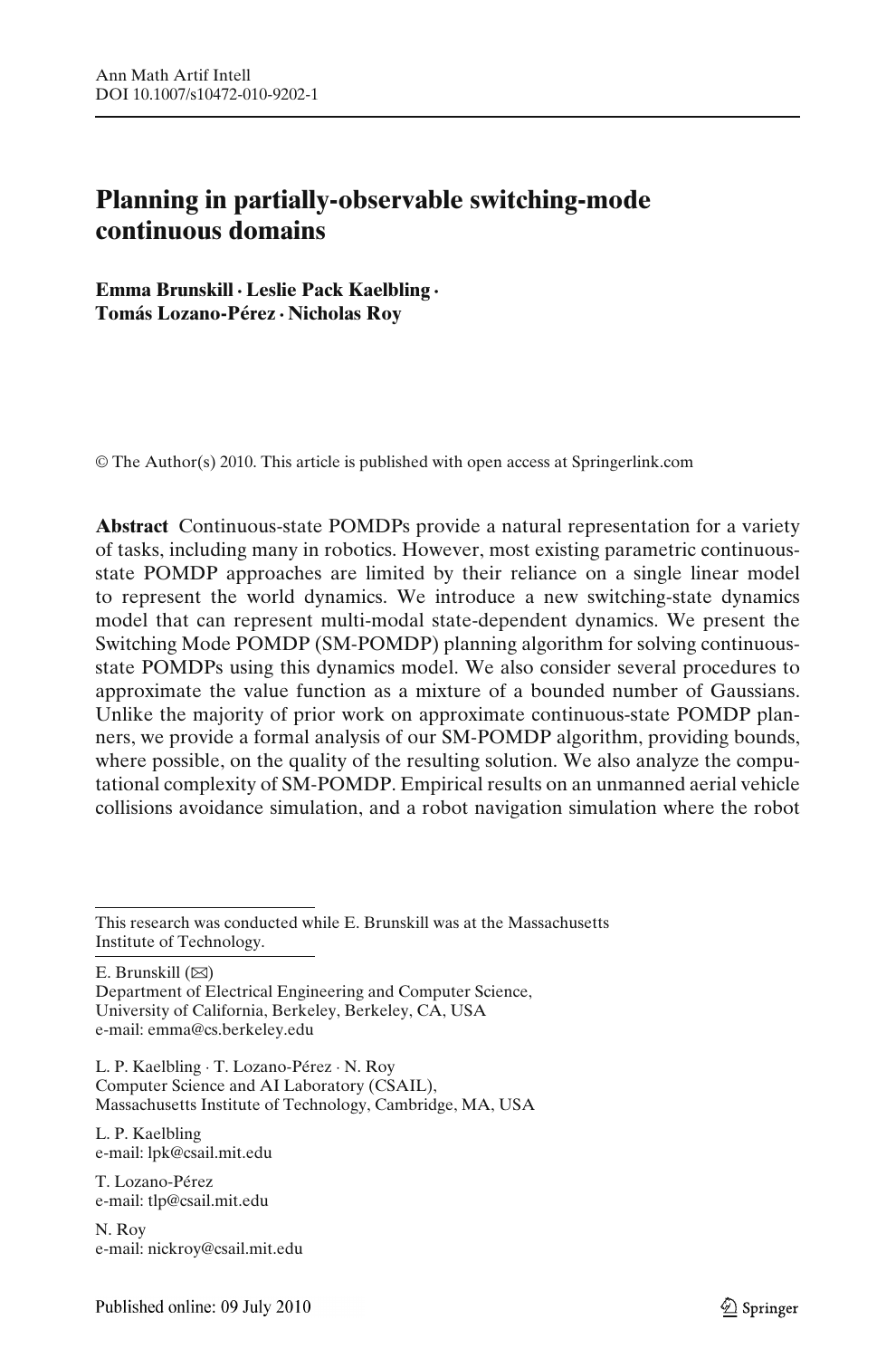has faulty actuators, demonstrate the benefit of SM-POMDP over a prior parametric approach.

**Keywords** Partially observable Markov decision process**·** Planning **·** Continuous-states

**Mathematics Subject Classifications (2010)** 90C40 **·** 68Txx **·** 68T37

# **1 Introduction**

Partially observable Markov decision processes (POMDPs) [\[9\]](#page-31-0) provide a rich framework for describing a number of planning problems that arise in situations with hidden state and stochastic actions. In many applications, such as autonomous navigation across varying terrain or robotic grasping, the world is most naturally represented using continuous states. Planning in continuous environments is challenging because a continuous domain with even a single dimension offers an infinite number of different world states. For example, an autonomous car driving on a straight road could take on an infinite range of values, and the planner must determine an action for each value. If the world state is unknown, the decision-making algorithm must consider a distribution over an infinite number of possible states, known as the *belief*, and then compute the expected benefit of different actions given different beliefs, known as the *value function*. In this work we are interested in planning algorithms for operating in such partially-observable, continuous-valued domains with complex dynamics.

Outside of the famous linear quadratic Gaussian controller (see Burl [\[3\]](#page-31-0)), there has been relatively little work on continuous-state planning in partially observable environments. Brooks et al. [\[2\]](#page-31-0) restrict the belief state to be a unimodal Gaussian,<sup>1</sup> and then plan by discretizing the Gaussian parameters and using Fitted Value Iteration over that representation. However, this approach will be limited in any domain that requires multi-modal beliefs to achieve good performance. In addition, the resulting plan quality depends on the resolution of the discretization of the parameter space, which is hard to know in advance and has a direct impact on computational cost. Thrun's Monte Carlo POMDP [\[21\]](#page-31-0) approach can handle arbitrary dynamics models but requires often-expensive sampling to perform the belief updates and to compute the value function estimate. Recent work by Zhou et al. [\[24](#page-31-0)] generalizes the work of Brooks et al. to a more generic class of parametric families. While the authors present nice theoretical bounds on their approach, the cost scales as a function of the discretized parameter space, which may be expensive in domains that require a large number of parameters, or a fine discretization of the parameter space in order to achieve good empirical results.

This prior work demonstrates the interest in using parametric functions to encode the world models in continuous-domains; such functions provide a compact mechanism to represent distributions and values over infinite sets. Indeed, Porta et al. [\[15](#page-31-0)]

 $<sup>1</sup>A$  special exception is included to encode boundary conditions such as obstacles in a robotic task.</sup>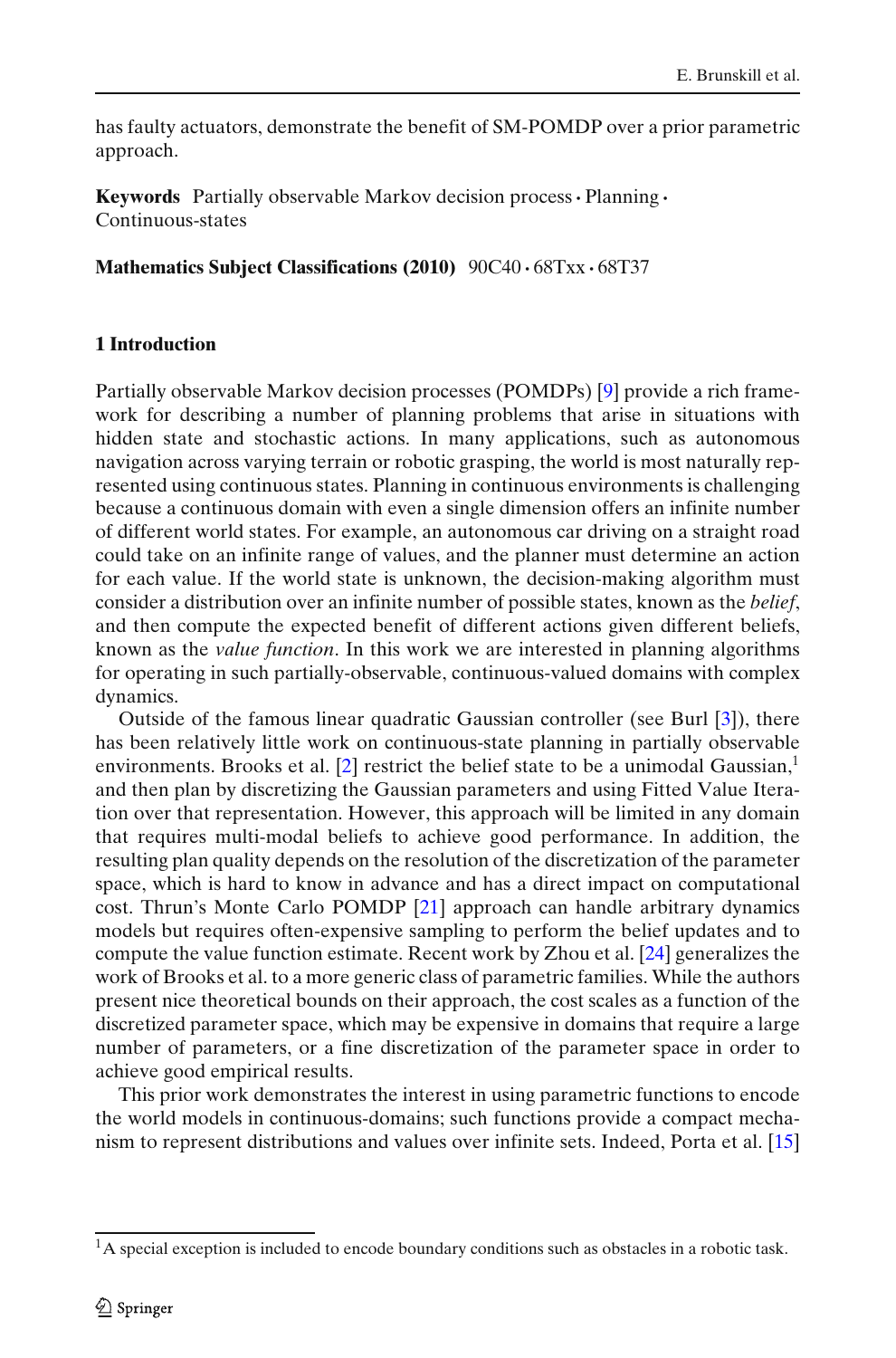have demonstrated that using linear Gaussian models allows the main operators of POMDP planning, value function backups and belief updating, to be done in closed form. By optimizing and adjusting both the parameters and the value function, Porta et al.'s planner can automatically adapt the value function representation at each backup, introducing new components to the representation as the structure of the value function changes. In this sense it can be considered a variable resolution approach to planning (see for example Munos and Moore [\[11\]](#page-31-0)), but one that dynamically determines the resolution as part of the standard value function computation. This can be a significant advantage over standard uniform resolution discrete-state POMDP planners, as Porta et al. demonstrated by showing their approach was faster than the discrete-state POMDP planner Perseus [\[20](#page-31-0)] in a simulation experiment.

However, if parametric functions are used to represent the world models and value function, it is also critical to ensure that the chosen functions are sufficiently expressive to adequately represent the problems of interest. The work by Brooks [\[2](#page-31-0)], Porta [\[15](#page-31-0)] and their colleagues presented results on problems that used the simple linear Gaussian to describe the effects of an action. However, the dynamics of robotic grasping, autonomous navigation over varying terrain, and many other problems of interest are highly complex and nonlinear. For example, an autonomous car crossing varied terrain will exhibit different dynamics depending on whether the ground underneath is sand or rocks. Though such dynamics are easily represented in discrete-state environments using standard transition matrices, a single linear Gaussian continuous-state model will be insufficient to adequately model these multi-modal state-dependent dynamics.

In this paper we present the Switching Modes POMDP (SM-POMDP) algorithm which uses a switching state space representation of the world dynamics to perform approximate closed form planning in continuous-valued environments. SM-POMDP extends Porta et al.'s [\[15\]](#page-31-0) prior work on continuous-state POMDPs by using a model that can both represent actions that result in multimodal stochastic distributions over the state space, and succinctly represent any shared dynamics among states. SM-POMDP is suitable for a much larger class of POMDP problems than past related approaches, but still maintains the strengths of parametric representations in continuous-state POMDP planning.

In contrast to most<sup>2</sup> prior approximate continuous-state POMDP work  $[2, 15, 21]$  $[2, 15, 21]$  $[2, 15, 21]$  $[2, 15, 21]$  $[2, 15, 21]$  $[2, 15, 21]$ , we also provide a theoretical analysis of several variants of our SM-POMDP planner, bounding where possible the error between the resulting SM-POMDP value function, and the optimal value function. We also analyze the computational complexity of planning using SM-POMDP. As is often the case, we show there is a tradeoff between computational tractability and guarantees on the resulting optimality of the produced plan. Our analysis could aid users in selecting the right variant of SM-POMDP appropriate for the tractability and optimality constraints of their own application.

Our paper proceeds as follows. In Section [2](#page-3-0) we briefly provide an introduction to POMDPs, and then discuss switching state dynamics models in Section [3.](#page-4-0) We next present how to plan with these models in Section [4.](#page-7-0) To keep planning tractable, this section also presents several methods for ensuring that the value function

 $2A$  notable exception is the work of Zhou et al. [\[24](#page-31-0)] who provide an elegant formal analysis of their approach.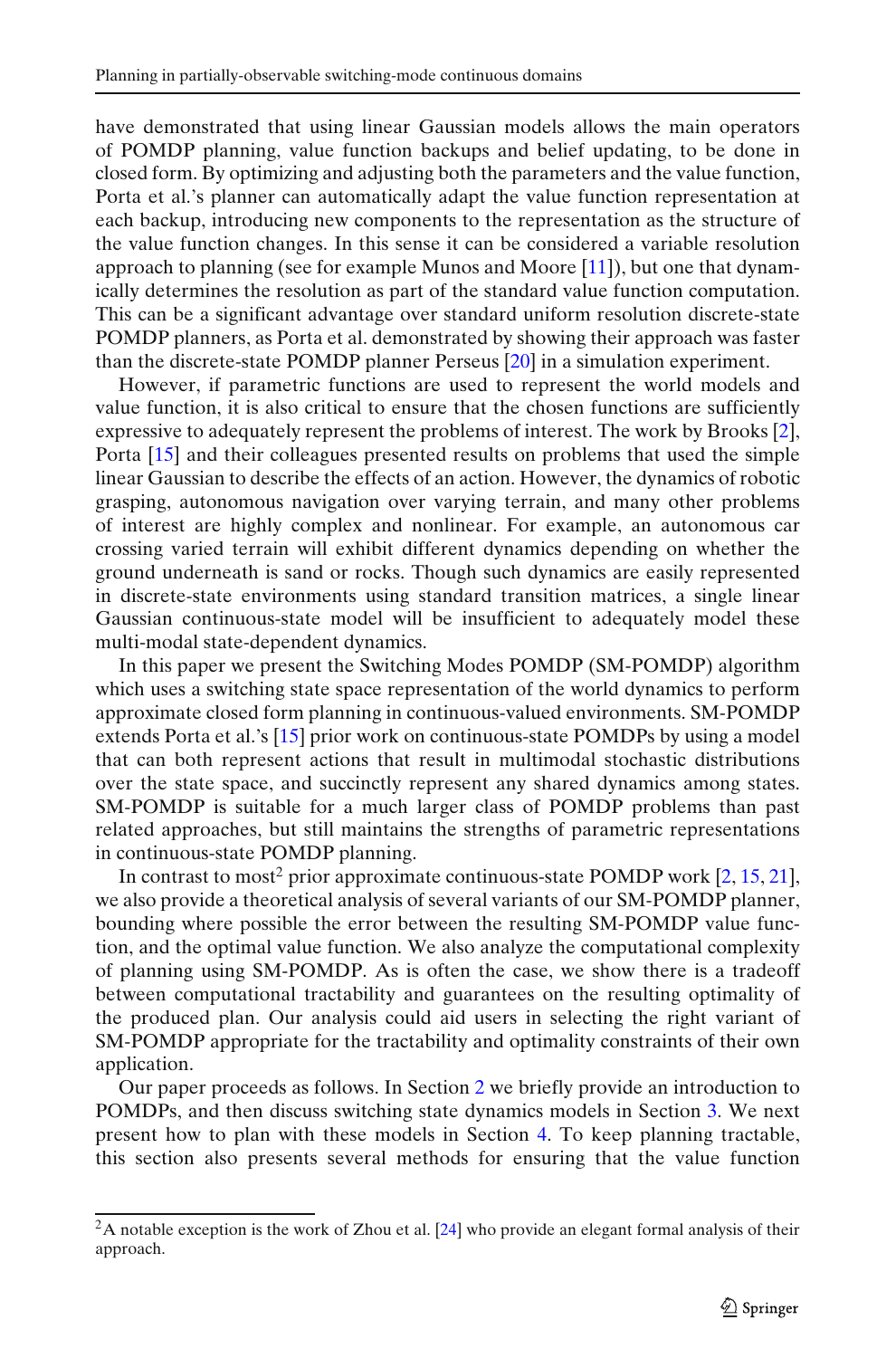<span id="page-3-0"></span>representation uses a bounded number of parameters. In Section [5](#page-17-0) we analyze SM-POMDP in terms of its computational complexity, and, where possible, provide bounds on the quality of its solutions. Experimental results are given in Section [6](#page-25-0) that demonstrate the advantage of SM-POMDP over prior parametric approaches on an unmanned aerial vehicle collisions avoidance simulation, and a robot navigation simulation where the robot has faulty actuators. Section [7](#page-30-0) concludes.

## **2 POMDPs**

Partially observable Markov decision processes (POMDPs) have become a popular model for decision making under uncertainty in artificial intelligence [\[9](#page-31-0)]. A POMDP consists of: a set of states *S*; a set of actions *A*; a set of observations *Z*; a dynamics model that represents the probability of making a transition to state s' after taking action *a* in state *s*,  $p(s'|s, a)$ ; an observation model describing the probability of receiving an observation  $\zeta$  in state  $\zeta$ ,  $p(\zeta|\zeta)$ ; a reward model that specifies the reward received from being in state *s* and taking action *a*, *R*(*s*, *a*); the discount factor to trade off the value of immediate and future rewards,  $\gamma$ ; and an initial belief distribution,  $b_{\alpha}$ .

A belief state  $b_t = p(s|a_{1:t}, z_{1:t})$  is used to summarize the probability of the world being in each state given the past history up to the current time *t* of observations and actions  $(z_{1:t}, a_{1:t})$ . A policy  $\pi : b \to a$  maps belief states to actions. The goal of POMDP planning is to construct a policy that maximizes the (possibly discounted) expected sum of rewards  $E[\sum_{t=1}^{T} \gamma^t R(s_t, a_t)]$  over an action sequence of length *T*. The policy is often found by computing a value function over the space of beliefs that gives the expected sum of rewards for each state. As the space of possible beliefs is infinite, the value function cannot be represented by a table mapping states to values as is often done for Markov decision processes.

The POMDP formulation described above is agnostic about whether the underlying world states, actions, and observations are discrete or continuous. In the case where *S*, *A*, and *Z* are discrete, Sondik [\[19](#page-31-0)] showed that the optimal finite horizon value function is piecewise linear and convex (PWLC) in the belief space and can therefore be represented by a finite set of |*S*|-dimensional α-vectors. Each  $\alpha$ -vector corresponds to a "policy tree" specifying conditional sequences of actions, which depend on the observations received:  $\alpha(s)$  is the value of executing this tree in state *s*. Therefore the expected value of starting at belief *b* and following policy tree *j* is computed by calculating the expected value of  $\alpha_j$  under the distribution *b*, denoted by  $\langle b, \alpha_j \rangle$ , which is equal to  $\sum_{s \in S} \alpha_j(s) b(s)$  for discrete *S*. Given an optimal value function represented by a set of  $\alpha$ -vectors, for a given belief *b* the optimal action is chosen by selecting the action associated with the  $\alpha$ -vector that maximizes the expected value. One common way to compute the  $\alpha$ -vectors is to perform value iteration, which involves using a set of *t*-step conditional policy trees, each with an associated  $\alpha$ -vector, to create new  $(t + 1)$ -step policy trees and  $\alpha$ -vectors by considering all possible actions, and all possible observations, and then all possible next *t*-step policy trees that could follow a particular action, observation tuple. In infinite-horizon settings, the base  $\alpha$ -vector can represent a lower bound value on a particular policy, such as executing the same action always. In such scenarios, the α-vector after *T* rounds of value iteration can be interpreted as following a particular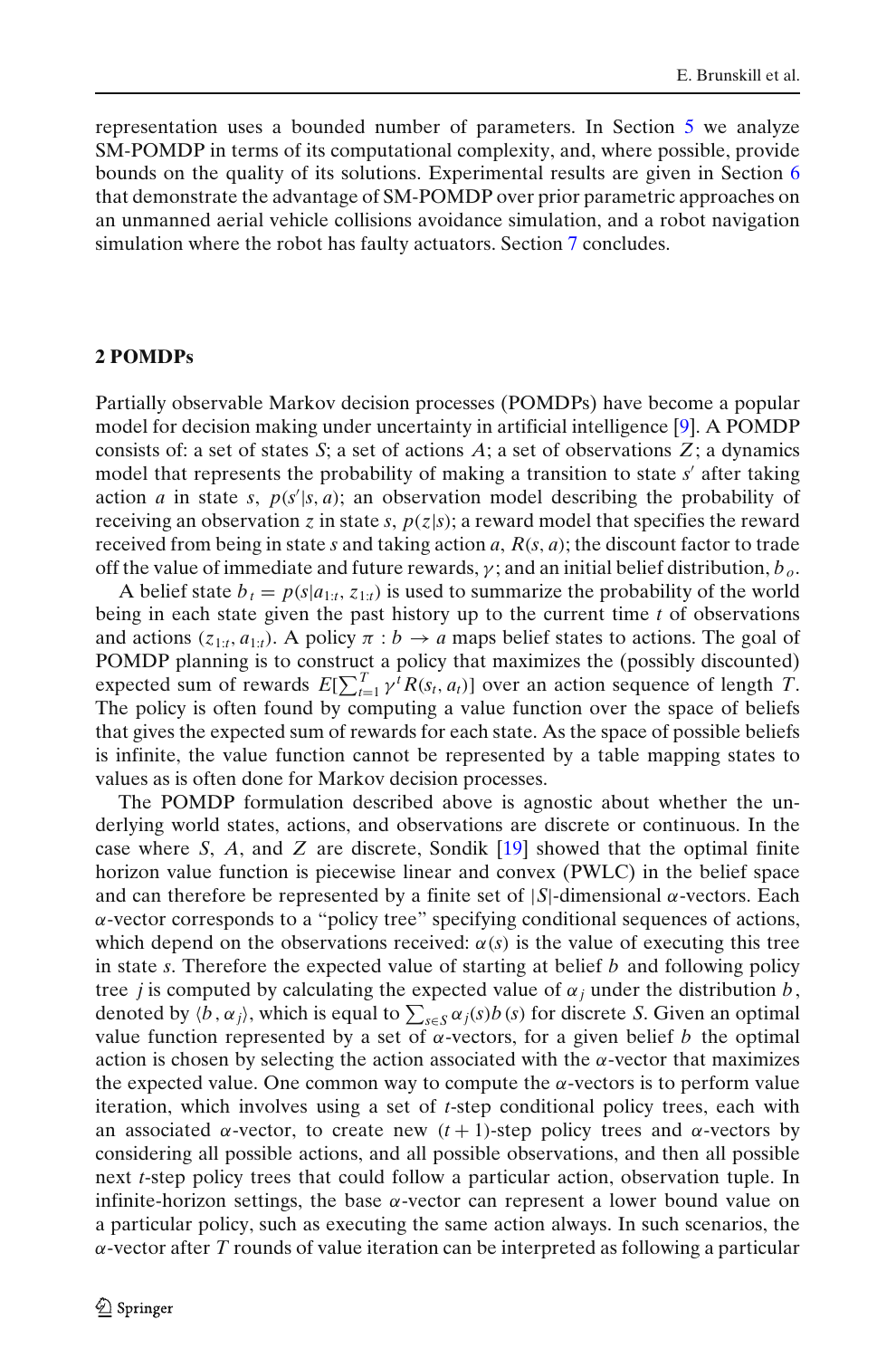<span id="page-4-0"></span>conditional policy tree for *T* steps, followed by the base policy of executing the same action from then onwards.

The number of different conditional policy trees, and hence the number of α-vectors required to express a POMDP value function exactly, can grow exponentially with the length of the horizon, and this intractable growth often occurs in practice. Therefore the majority of prior work has focused on approximate solution techniques. Point-based value iteration  $[14, 20, 23]$  $[14, 20, 23]$  $[14, 20, 23]$  $[14, 20, 23]$  $[14, 20, 23]$  $[14, 20, 23]$  is one class of approximation techniques that exploits the piecewise linear and convex nature of the optimal discrete state value function. Point-based techniques estimate the value function at only a small set of N chosen belief points  $\tilde{B}$ , resulting in a value function represented by at most  $N \alpha$ -vectors. This representation is constructed by iteratively computing an approximately optimal *t*-step value function  $V_t$  from the previously-computed  $(t-1)$ -step value function  $V_{t-1}$  by backing up the value function at beliefs  $b \in \tilde{B}$ using the Bellman equation:

$$
V_t(b) = \max_{a \in A} \sum_{s \in S} R(s, a)b(s) + \gamma \sum_{z \in Z} \max_{\alpha_{t-1} \in V_{t-1}} \sum_{s \in S} \sum_{s' \in S} p(s'|s, a) p(z|s') \alpha_{t-1}(s')b(s)
$$

$$
= \max_{a \in A} \left[ \sum_{s \in S} R(s, a)b(s) + \gamma \sum_{z \in Z} \max_{\alpha_{\alpha zj}} \langle \alpha_{\alpha zj}, b \rangle \right]
$$
(1)

where  $\alpha_{azj}$  is the vector associated with taking action *a*, receiving observation *z* and then following the  $(t - 1)$ -step policy associated with  $\alpha_j$ . We have used the notation  $\langle x, y \rangle$  to denote the inner product between vectors *x* and *y*. It is efficient to compute the dominant  $\alpha$ -vector at each  $b$ , and those vectors taken together provide an approximation of  $V_t$  over entire belief space. Due to the PWLC property of discrete state POMDPs, this approximate representation is guaranteed to be a lower bound on the optimal value function. Different point-based techniques include carefully adding new elements to  $\tilde{B}$  to improve this lower bound [\[14](#page-31-0)] or updating a subset of  $\ddot{B}$  at each iteration [\[20\]](#page-31-0).

# **3 Switching state–space dynamics models**

Our interest lies in using the rich framework of POMDPs to handle continuousstate problems with complicated dynamics directly without converting to a discrete representation.

Switching state–space models (SSM) (also known as hybrid models and jumplinear systems) are a popular model in the control community for approximating systems with complex dynamics [\[6\]](#page-31-0). Typically the state space of a SSM is the product of some continuous state variables, and a discrete mode variable. The corresponding dynamics are given by a set of linear state transition models. At each time step the discrete mode variable indexes a particular transition model which is used to update the continuous-state variables. Frequently, the transition dynamics of the mode states are modeled as a Markov process [\[6](#page-31-0)] (see Fig. [1a](#page-5-0) for an illustration). SSMs have been used to approximate the dynamics of a diverse set of complex systems,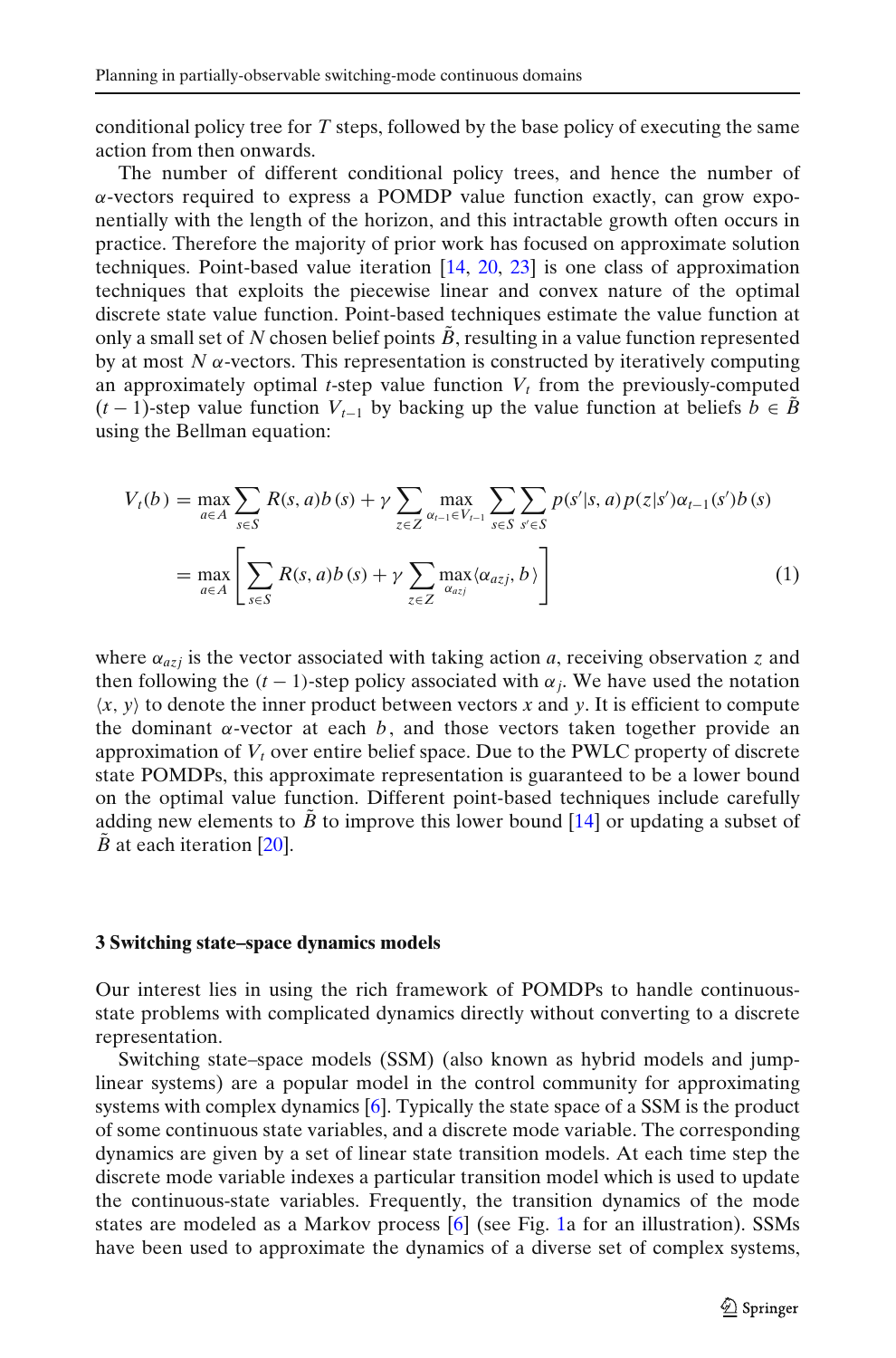<span id="page-5-0"></span>

including planetary rover operation [\[1\]](#page-31-0), honeybee dances [\[12\]](#page-31-0) and the IBOVESPA stock index [\[5\]](#page-31-0). The bulk of prior work on SSMs has focused on inference in SSMs with hidden state or mode variables, or model parameter learning. We are not aware of any prior work on using these models for POMDP planning tasks.

Despite this lack of prior work, there exist a number of planning domains where the environment can be well modeled by a SSM. For example, consider a quadruped robot that must navigate over rocks to cross a stream during a search and rescue mission. This task requires computing a sequence of actions which could include jumping or walking. However, the result of each action will depend on the current surface under the robot: jumping from any rock is likely to have the same relative effect, but trying to jump from within the stream is likely to fail. Here the dynamics of the world can be characterized as a switching state model, where the dynamics switch depending on the type of surface the robot is currently standing on. Depending on the sensors a robot is equipped with, the robot may not be able to perfectly resolve which surface it is presently on, and may instead need to select actions conditioned on a probability distribution over the two possible surfaces.

Another example from robotics is a sensorless robot attempting to navigate to find a power outlet along a long hallway. As the robot attempts to navigate to the left or right, its movements will typically succeed, unless it is at one of the two hallway ends, in which case the robot will stay in the same place. Here the robots dynamics depend on its (unknown) location along the hallway. The robot can use this knowledge to localize itself, by effectively trying to go consistently left until it is highly confident it has reached the left hallway end, at which point it can then navigate to the power outlet. These two examples are representative of the types of planning problems we seek to address in this paper, and we will describe some simulation results with these domains later on in the experimental section.

In order to model such systems which involve multi-modal, state-dependent dynamics we create a particular variant of an SSM that conditions the mode transitions on the previous continuous-state, similar to [\[1\]](#page-31-0). Figure 1b displays a graphical model of the dynamics model used in this paper, which can be expressed as

$$
p(s'|s, a) = \sum_{h} p(s'|s, m' = h)p(m' = h|s, a)
$$
 (2)

where  $s$ ,  $s'$  are the continuous states at time  $t$  and  $t + 1$  respectively,  $a$  is the discrete action taken at time  $t$ , and  $m'$  is the discrete mode at time  $t + 1$ . In this paper we will assume that for each action *a* the hidden mode *m* can take on one of *H* values. Each mode value *h* and action *a* is associated with a transition model for the continuous state variable, specifically a linear Gaussian model  $\mathcal{N}(s'; \zeta_{ha}s + \beta_{ha}, \sigma_{ha}^2)$ .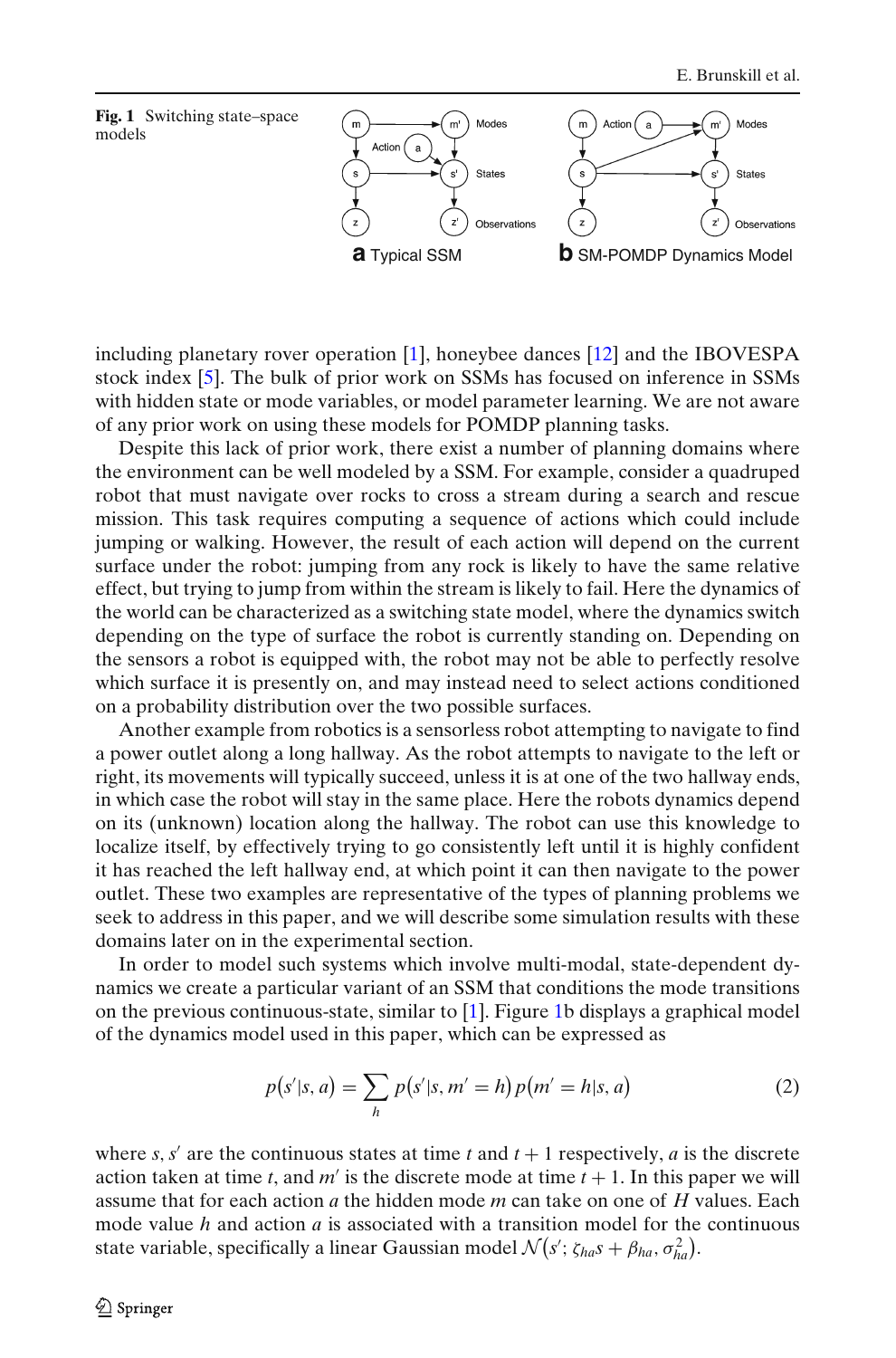<span id="page-6-0"></span>For mathematical convenience we model the conditional probability of a mode taking on a particular value *h* given the previous continuous state *s* and action *a* using a weighted sum of *F* Gaussians

$$
p(m'=h|s,a) = \sum_{f=1}^{F} w_{fha} \mathcal{N}(s; \mu_{fha}, \sigma_{fha}^2).
$$
 (3)

This representation is slightly unusual; we are expressing the probability of a discrete variable *m* conditioned on a continuous variable *s*. See Fig. 2 for an example mode model  $p(m|s)$ . Note that for finite  $F$  it is impossible to select the parameters  $w_{fha}$ ,  $\mu_{fha}$ ,  $\sigma_{fha}^2$  such that the sum of probabilities of the next mode state *m'* taking on any value for a given state *s*,  $\sum_h p(m' = h|s, a)$ , equals 1 for all states *s*. Therefore in practice we will choose models that approximately sum to one over all the states of interest in a particular experimental domain. We choose to make this alternate representational choice rather than using a softmax function over the state space because the mixture of Gaussians representation will allow closed form updates of the belief state and value function, as will be shown in the following sections. However, this choice comes with two notable shortcomings: it is typically non-trivial to specify the parameters to ensure the model approximately sums to one over the state space of interest, and the number of components required can be large.

Substituting  $(3)$  into  $(2)$ , the full dynamics model is a sum of Gaussian products:

$$
p(s'|s, a) = \sum_{h=1}^{H} \mathcal{N}(s'; \zeta_{ha}s + \beta_{ha}, \sigma_{ha}^2) \sum_{f=1}^{F} w_{fha} \mathcal{N}(s; \mu_{fha}, \sigma_{fha}^2).
$$

An added benefit of this model is that it can flexibly represent relative transitions (transitions that are an offset from the current state), by setting  $\zeta \neq 0$ , and absolute transitions (transitions that go to some arbitrary global state), by setting  $\zeta = 0$  and  $\beta \neq 0$ . The model can therefore compactly represent state dynamics in which many states share the same relative or absolute transition dynamics. Discrete approaches must enumerate over all discrete states the probability of each state transitioning to

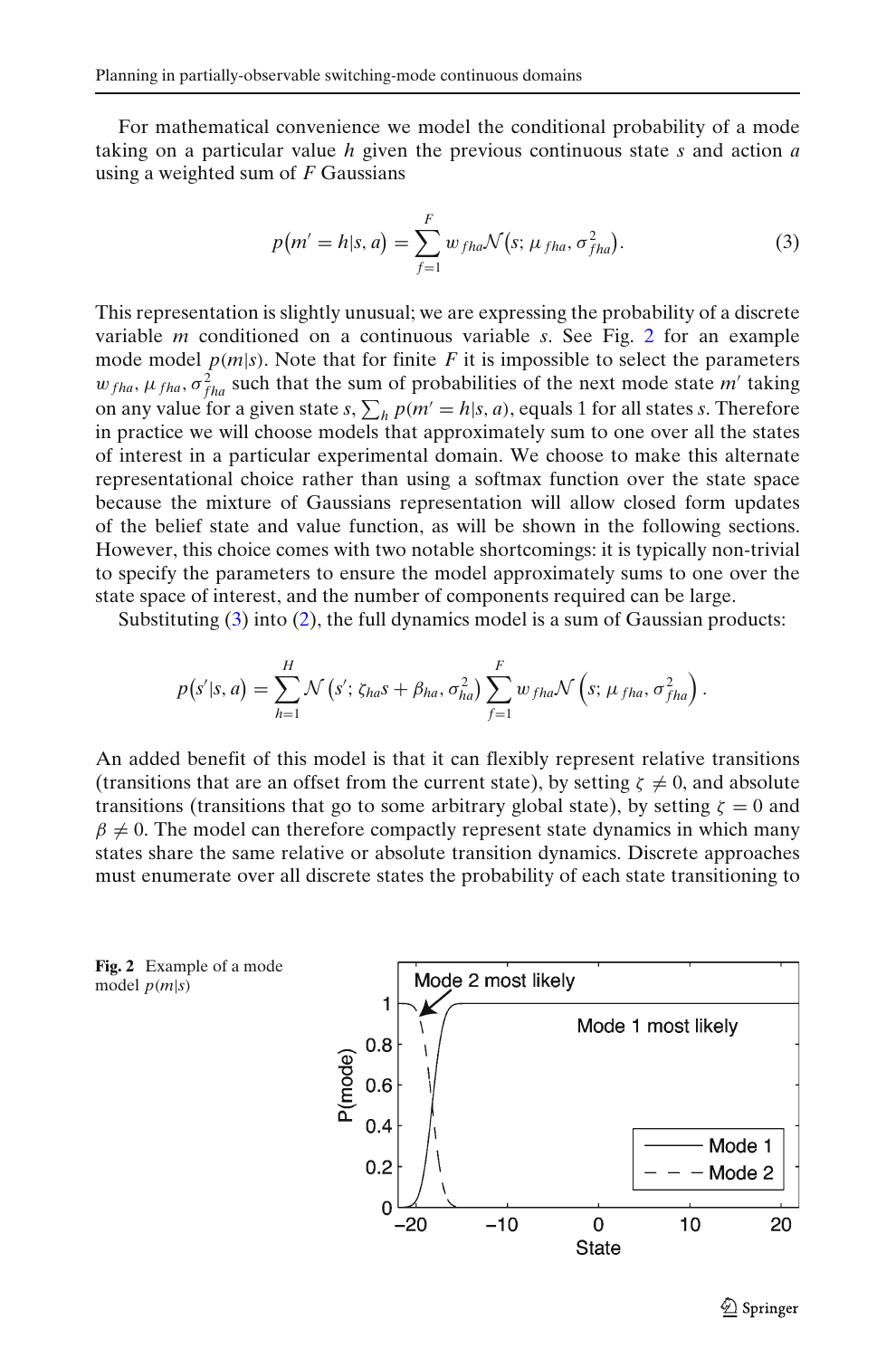<span id="page-7-0"></span>each other state, even if many states share the same dynamics (such as "move 2 grid cells to the left"). In contrast, our model can represent such dynamics by a single linear Gaussian  $\mathcal{N}(s'; s-2, \sigma^2)$ .

# **4 SM-POMDP**

We now describe a new planning algorithm for POMDPs with switching-mode dynamics models. Recently Porta et al. [\[15](#page-31-0)] showed that for a continuous-state space *S* and discrete actions *A* and observations *Z*, the optimal finite horizon value function is piecewise linear and convex and may be represented by a finite set of  $\alpha$ -functions.<sup>3</sup> Therefore point-based approaches to continuous state POMDPs that represent α-functions at a finite set of beliefs will also provide a lower bound on the value function. Porta et al.'s algorithm provides an approximation of a lower bound on the value function: our algorithm is inspired by theirs and handles multi-modal state-dependent dynamics.

For clarity we will explain the algorithm for a one-dimensional state space, but it is easily extended to higher dimensions. We will assume that the reward model  $r(s, a)$  and observation model  $p(z|s)$  are represented by a weighted sum of Gaussians. To be precise, we assume the reward function *r*(*s*, *a*) is expressed as a sum of *G* Gaussian components for each action *a*,  $r(s, a) = \sum_{g=1}^{G} w_{ag} \mathcal{N}(s; \mu_{ag}, \sigma_{ag}^2)$ , and each discrete observation  $z \in Z$  is expressed as a sum of  $L$  Gaussian components  $p(z|s) = \sum_{l=1}^{L} w_{zl} \mathcal{N}(s; \mu_{zl}, \sigma_{zl}^2)$  such that  $\forall s \sum_{z} p(z|s) \approx 1$ . Here we have assumed an observation model very similar to the mode representation [\(3\)](#page-6-0) and the same comments made for that choice apply here to the observation model.

We also choose to represent the belief states  $b$  and  $\alpha$ -functions using weighted sums of Gaussians. Each belief state *b* is a sum of *D* Gaussians  $b(s) = \sum_{n=0}^{n} a_n \lambda(s; u_n, \sigma^2)$  and each  $\alpha$ , the value function of policy tree *i* is represented  $\sum_{d=1}^{D} w_d \mathcal{N}(s; \mu_d, \sigma_d^2)$ , and each  $\alpha_j$ , the value function of policy tree *j*, is represented by a set of *K* Gaussians  $\alpha_j(s) = \sum_k w_k \mathcal{N}(s; \mu_k, \sigma_k^2)$ . Recall that for each action *a*, there are *H* modes and *F* Gaussian components per mode. Figure [3](#page-8-0) lists the models and symbols used to describe a SM-POMDP.

We do not lose expressive power by choosing this representation because a weighted sum of a sufficient number of Gaussians can approximate any continuous function on a compact interval (and our domains of interest are closed and bounded and therefore fulfill the criteria of being compact) (see for example Park and Sandberg [\[13](#page-31-0)]). But, of course, we will be effectively limited in the number of components we can employ, and so in practice our models and solutions will both be approximations.

# 4.1 Belief updates and values function backups

Point-based POMDP planners must include a method for backing up the value function at a particular belief *b* (as in  $(1)$ ) and for updating the belief state *b* after a new action *a* is taken and a new observation *z* is received. Representing all parameters

<sup>&</sup>lt;sup>3</sup>The expectation operator  $\langle f, b \rangle$  is a linear function in the belief space and the value function can be expressed as the maximum of a set of these expectations: for details see [\[15](#page-31-0)].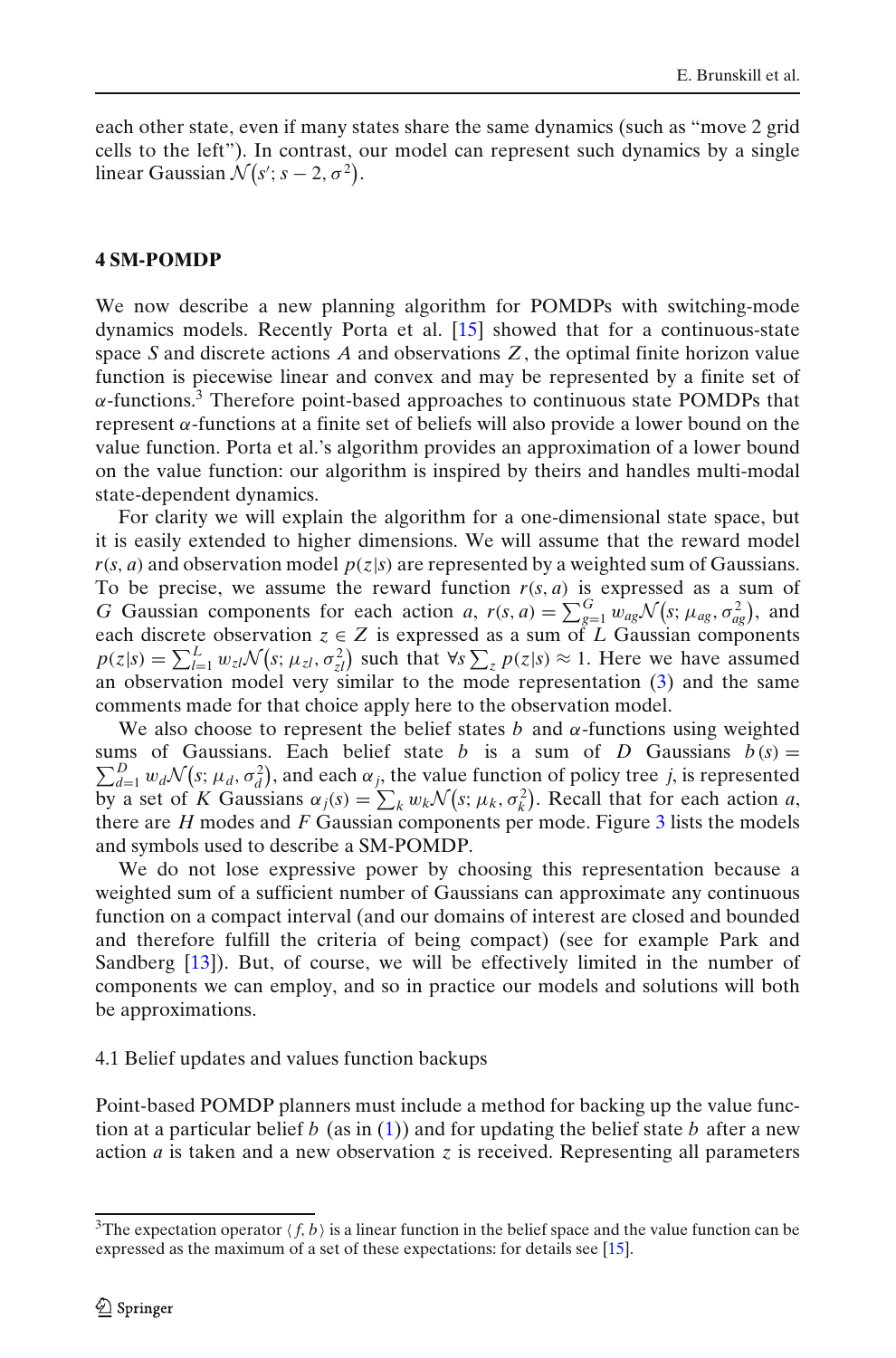- 
- 
- <span id="page-8-0"></span> $b(s) = \sum_{d=1}^{D} w_d \mathcal{N}(s; \mu_d, \sigma_d^2)$  is the belief state<br> *m* is the discrete hidden mode and there are *H* modes for each action *a*<br>  $p(s'|s, a) = \sum_{h=1}^{H} p(s'|s, m' = h) p(m' = h|s, a)$  is the transition model for action *a* where:
	- $p(s'|s, m' = h) = \mathcal{N}(s'; \zeta_{ha}s + \beta_{ha}, \sigma_{ha}^2)$  is the linear Gaussian model for<br>the discrete mode *h* for action *a*, and<br> $p(m' = h|s, a) = \sum_{f=1}^{F} w_{fha} \mathcal{N}(s; \mu_{fha}, \sigma_{fha}^2)$  represents the probability<br>of mode *h* given state
	-
- $p(z|s) = \sum_{l=1}^{L} w_{zt} \mathcal{N}(s; \mu_{zt}, \sigma_{zt}^2)$  is the observation model for observation  $z$ <br>  $r(s, a) = \sum_{g=1}^{G} w_{ag} \mathcal{N}(s; \mu_{ag}, \sigma_{ag}^2)$  is the reward model for action a
- 

- 
$$
\alpha(s) = \sum_{k=1}^{K} w_k \mathcal{N}(s; \mu_k, \sigma_k^2)
$$
 is an  $\alpha$ -function

**Fig. 3** SM-POMDP models and symbols

of the value function as a weighted sum of Gaussians allows both computations to be performed in closed form.

The belief state is updated using a Bayesian filter:

$$
b^{a,z=i}(s) = p(s'|z = i, a, b)
$$
  
\n
$$
\propto p(z = i|s', a, b)p(s'|a, b)
$$
  
\n
$$
= p(z = i|s')p(s'|a, b)
$$

where the last equality holds due to the Markov assumption. We compute the update by substituting in the dynamics and observation models:

$$
b^{a,z=i}(s) \propto \sum_{l=1}^{L} w_l \mathcal{N}\left(s';\,\mu_l,\,\sigma_l^2\right) \int_s \sum_{h=1}^{H} \mathcal{N}\left(s';\,\zeta_{ha}s + \beta_{ha},\,\sigma_{ha}^2\right) \times \sum_{f=1}^{F} w_{fha} \mathcal{N}\left(s;\,\mu_{fha},\,\sigma_{fha}^2\right) \sum_{d=1}^{D} w_d \mathcal{N}\left(s;\,\mu_d,\,\sigma_d^2\right) ds.
$$

After pulling the sums outside the integral, it is necessary to integrate the product of three Gaussians within the integral:

$$
b^{a,z=i}(s) \propto \sum_{d,f,h,l} w_d w_{fha} w_d \mathcal{N}\left(s';\,\mu_l,\,\sigma_l^2\right) \int_s \mathcal{N}\left(s';\,\zeta_{ha}s + \beta_{ha},\,\sigma_{ha}^2\right) \times \mathcal{N}\left(s;\,\mu_{fha},\,\sigma_{fha}^2\right) \mathcal{N}\left(s;\,\mu_d,\,\sigma_d^2\right) ds.
$$

This integration can be analytically computed by repeatedly applying the closed formula for the product of two Gaussians which is included for completeness as [\(6\)](#page-30-0)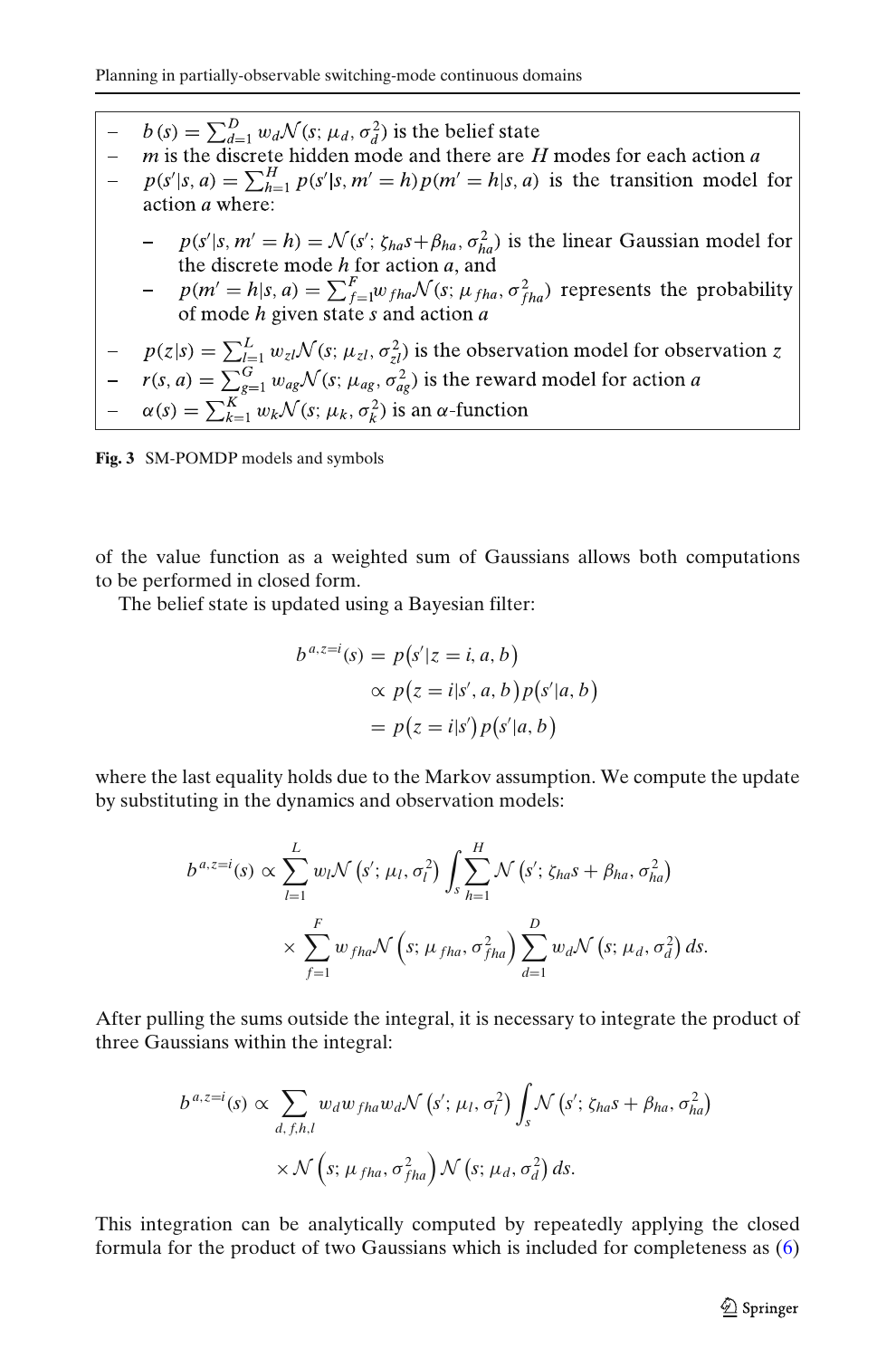in the [Appendix.](#page-30-0) To apply this operator we also re-express the  $\mathcal{N}(s'; \zeta_{ha}s + \beta_{ha}, \sigma_{ha}^2)$ as a function of *s* by manipulating the exponent. Performing these operations, then integrating, yields the final expression for the new belief:

$$
b^{a,z=i}(s) = \sum_{dfhl} c_{dfhl} N\left(s|\mu_{dfhl}, \sigma_{dfhl}^2\right)
$$

where

$$
C_1 = \frac{\sigma_{fs}^2 \sigma_d^2}{\left(\sigma_{fa}^2 + \sigma^2\right) d}
$$
  
\n
$$
c_1 = \frac{\mu_d \sigma_{fa}^2 + \mu_{fa} \sigma_d^2}{\sigma_{fa}^2 + \sigma_d^2}
$$
  
\n
$$
C_2 = C_1 + \frac{\sigma_{zl}^2}{\zeta_{ha}}
$$
  
\n
$$
c_2 = \beta_{ha} + \zeta_{ha} c_1
$$
  
\n
$$
\sigma_{dfhl}^2 = \left(\left(\sigma_{zl}^2\right)^{-1} + C_2^{-1}\right)^{-1}
$$
  
\n
$$
\mu_{dfhl} = \sigma_{dfhl}^2 \left(\mu_{zl} \left(\sigma_{zl}^2\right)^{-1} + c_2 C_2^{-1}\right)
$$
  
\n
$$
c_{dfhl} \propto w_d w_{fha} w_d \mathcal{N} \left(\mu_{zl} | c_2, \sigma_{zl}^2 + C_2\right)
$$

The weights are scaled so the belief is normalized such that  $\int_s b^{a,z}(s)ds = 1$ . Hence the representation of the belief as a mixture of Gaussians is closed under belief updating.

.

The other key computation is to be able to back up the value function for a particular belief. Since we also use discrete actions and observations, the Bellman equations can be expressed as a slight modification to  $(1)$ , replacing sums with integrals and writing out the expectation:

$$
V_t(b) = \max_{a \in A} \int_{s \in S} R(s, a)b(s)ds + \gamma \sum_{z \in Z} \max_{\alpha_{aj}} \int_s \alpha_{azj}b(s)ds
$$

$$
= \left\langle \max_{a \in A} R(s, a) + \gamma \sum_{z \in Z} \arg \max_{\alpha_{aj}} \alpha_{azj}, b \right\rangle
$$

where we have used the inner-product operator  $\langle f, b \rangle$  as shorthand for expectation to obtain the second equality. As stated previously,  $\alpha_{azj}$  is the  $\alpha$ -function for the conditional policy corresponding to taking action *a*, receiving observation *z* and then following the previous  $(t - 1)$ -step policy tree  $\alpha_j$ , and can be expressed as

$$
\alpha_{azj}(s) = \int_{s'} \alpha_{j,t-1}(s') p(z|s') p(s'|s,a) ds'.
$$

2 Springer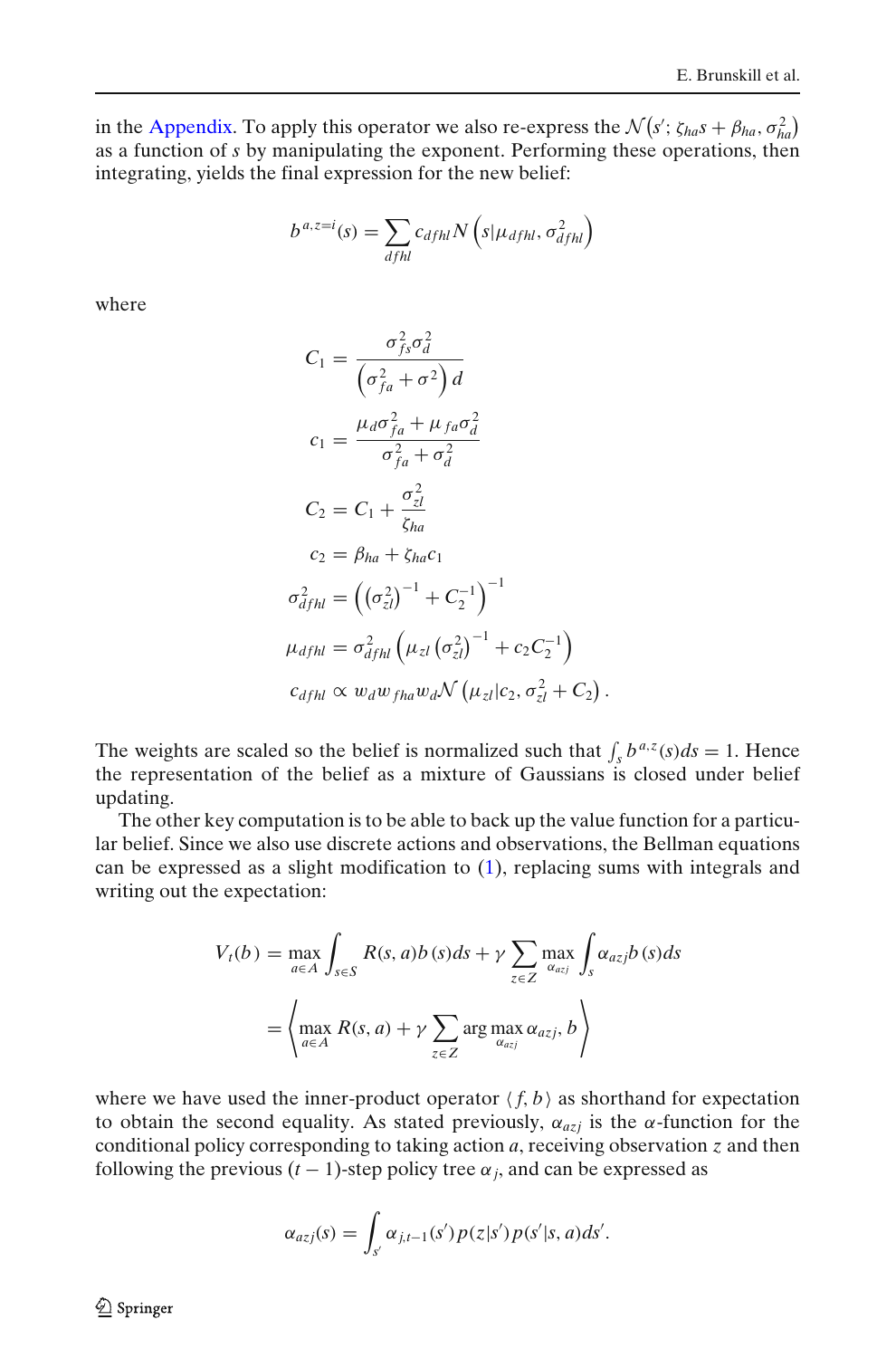<span id="page-10-0"></span>Substituting in all the parametric models yields

$$
\alpha_{azj}(s) = \int_{s'} \sum_{k=1}^{K} w_k \mathcal{N}(s'; \mu_k, \sigma_k^2) \sum_{l=1}^{L} w_l \mathcal{N}(s'; \mu_l, \sigma_l^2) \sum_{h=1}^{H} \mathcal{N}(s'; \zeta_{ha}s + \beta_{ha}, \sigma_{ha}^2)
$$
  

$$
\times \sum_{f=1}^{F} w_{fha} \mathcal{N}(s; \mu_{fha}, \sigma_{fha}^2) ds'
$$
  

$$
= \sum_{f,h,k,l} w_{fha} w_k w_l \mathcal{N}(s; \mu_{fha}, \sigma_{fha}^2)
$$
  

$$
\times \int_{s'} \mathcal{N}(s'; \mu_k, \sigma_k^2) \mathcal{N}(s'; \mu_l, \sigma_l^2) \mathcal{N}(s'; \zeta_{ha}s + \beta_{ha}, \sigma_{ha}^2) ds'.
$$

We combine the three Gaussians inside the integrand into a single Gaussian by repeatedly using the formula for the product of two Gaussians [\(6\)](#page-30-0). This creates a function of *s'* and other terms that are independent of *s'*. Integrating over *s'* yields

$$
\alpha_{azj} = \sum_{f=1}^{F} \sum_{h=1}^{H} \sum_{k=1}^{K} \sum_{l=1}^{L} w_{fhkl} \mathcal{N}\left(s; \mu_{fhkl}, \sigma_{fhkl}^2\right)
$$
(4)

where

$$
w_{f h k l} = w_{f h a} w_{k} w_{l} \mathcal{N} \left( s_{l}; s_{k}, \sigma_{k}^{2} + \sigma_{l}^{2} \right) \mathcal{N} \left( \mu_{f h a}; \frac{c - \beta_{h a}}{\gamma_{h a}}, \sigma_{f h a}^{2} + \frac{C + \sigma_{h a}^{2}}{\gamma_{h a}^{2}} \right),
$$
  
\n
$$
C = \frac{\sigma_{l}^{2} \sigma_{k}^{2}}{\sigma_{l}^{2} \sigma_{k}^{2}},
$$
  
\n
$$
\mu_{f h k l} = \frac{\left( C + \sigma_{h a}^{2} \right) \mu_{f h a} + \sigma_{f h a}^{2} \gamma_{h a} \left( c - \beta_{h a} \right)}{\sigma_{f h a}^{2} \left( C + \sigma_{h a}^{2} \right)},
$$
  
\n
$$
\sigma_{f h k l}^{2} = \frac{\sigma_{f h a}^{2} \left( C + \sigma_{h a}^{2} \right)}{C + \sigma_{h}^{2} + \sigma_{f h a}^{2} \gamma_{h a}^{2}},
$$
  
\n
$$
c = \frac{\mu_{k} \sigma_{l}^{2} + \sigma_{k}^{2} \mu_{l}}{\sigma_{l}^{2} \sigma_{k}^{2}}.
$$

The new  $\alpha_{azj}$  now has  $F \times H \times K \times L$  components, compared to the  $\alpha_j$  for the (*t* − 1)-step policy tree, which only had *K* components. To finish the value function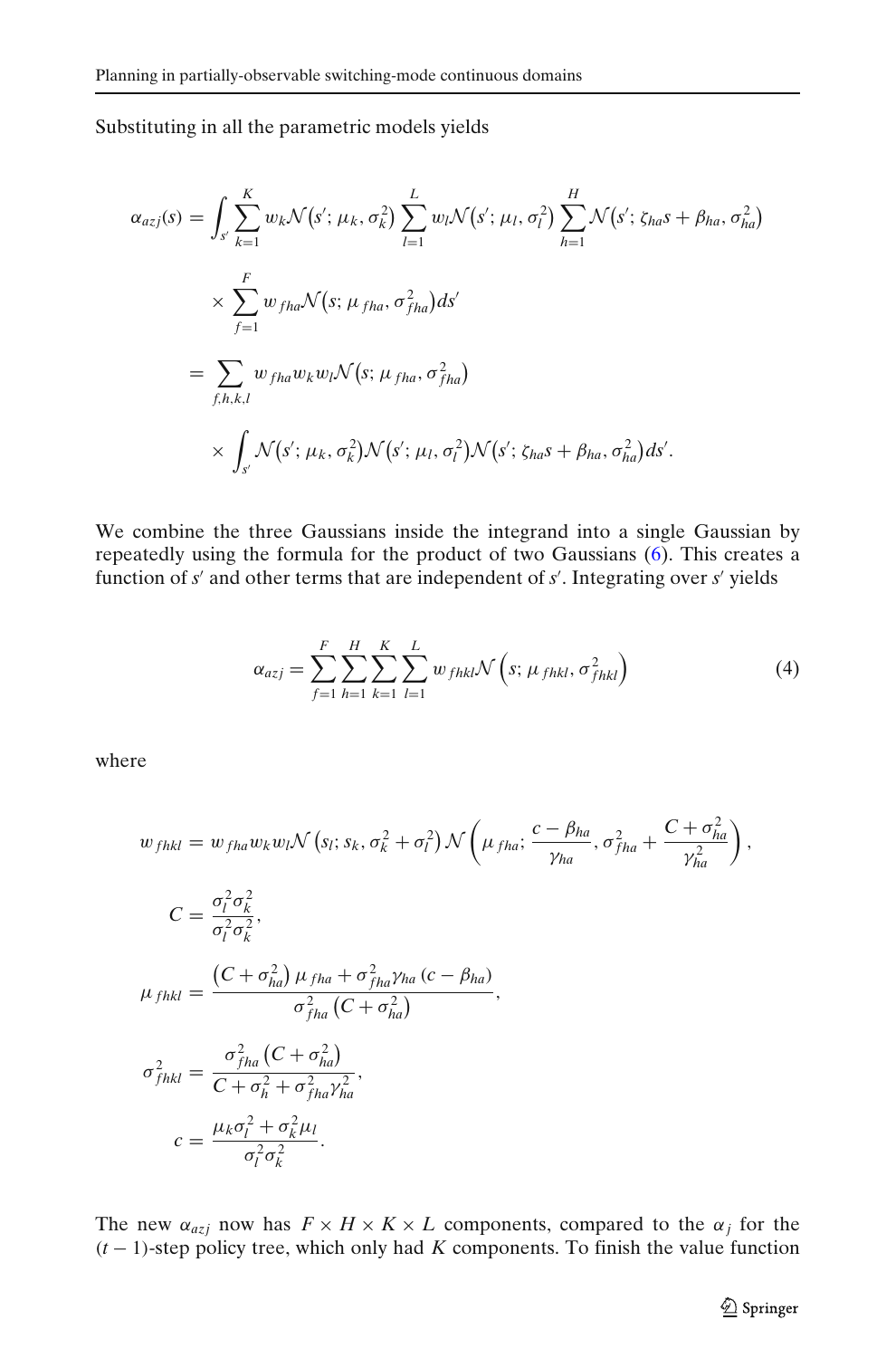<span id="page-11-0"></span>

backup, we substitute  $\alpha_{q\bar{z}i}$  back into [\(4\)](#page-10-0) and choose the  $\alpha$ -function that maximizes the future expected reward  $\langle \alpha, b \rangle$  of belief *b* 

$$
\alpha(s) = \max_{a} R(s, a) + \gamma \sum_{z=1}^{|Z|} \max_{\alpha_{azj}} \alpha_{azj}
$$

$$
= \max_{a} \left[ \sum_{g=1}^{G} N(s | \mu_g, \sigma_g^2) + \gamma \sum_{z=1}^{|Z|} \max_{\alpha_{azj}} \alpha_{azj} \right]
$$

Since all elements in this result are weighted sums of Gaussians, the  $\alpha$ -function stays in closed form. Note that had we utilized a softmax distribution for the observation model or mode probabilities that it would not be possible to perform the integrals in closed form. Figure 4 displays an example value function, showing both its Gaussian components and its final (summed) representation.

Observe that the number of Gaussian components in a single  $\alpha$ -function has increased: from *K* to  $G + |Z|$ *FHKL* components.

#### 4.2 Computational complexity of exact value function backups

Before proceeding, it is important to consider the computational complexity of an exact value function backup for a particular belief state. As just described, the first step is to create the set of new  $\alpha_{azi}$  functions which consist of considering each possible action, then receiving each possible observation, and then following one of the initial  $\alpha$ -functions,  $\alpha_j$ . From [\(4\)](#page-10-0) we know that creating each new  $\alpha_{qzj}$ components, involves  $F \times H \times K \times L$  matrix operations (including a matrix inverse from combining two Gaussians, an  $O(D^3)$  computation where *D* is the number of state dimensions *D*). This procedure is repeated for each of the  $N_{\alpha}$ |A||Z| new  $\alpha_{\alpha zj}$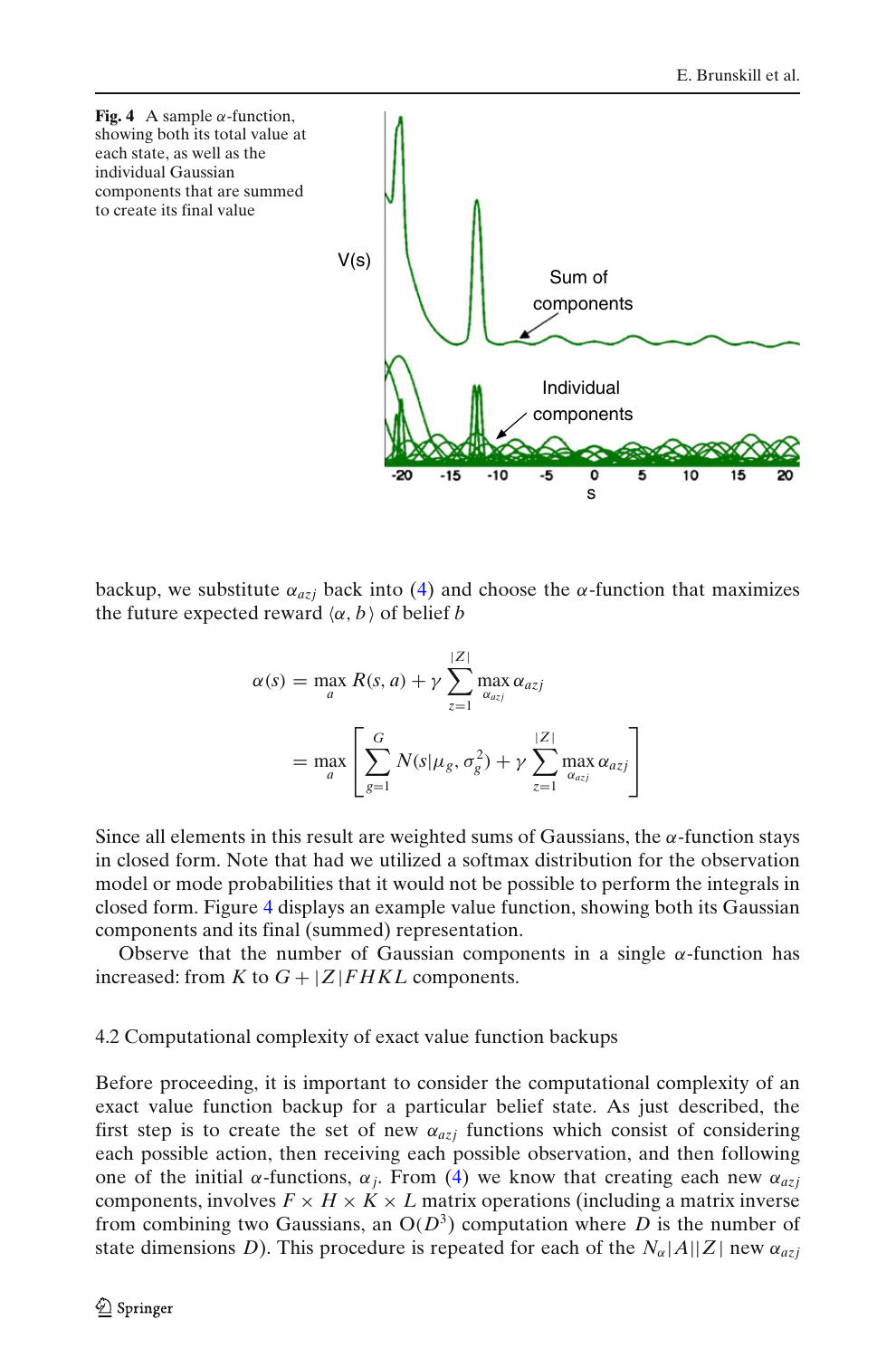functions, yielding a cost of  $O(FHKLN_{\alpha}|A||Z|D^3)$ . It is then necessary to compute the expected value of the current belief state under each of these new functions in order to select the  $\alpha_{azi}$  which maximizes the expected future reward of the current belief state under each possible action and observation. This operation involves the integral of the product of two weighted sums of Gaussians, an operation that can be done analytically and whose computational complexity is  $O(D^3)$  for each of the combined Gaussians (to perform the necessary matrix inverse) multiplied by the number of components in each original expression. This operation will take  $O(FHKLN_{\alpha}|A||Z|O(D^3)N_B)$  time.

Completing the backup requires summing over all observations for each action which is a simple summation over all the previously computed  $\langle \alpha_{azi}, b \rangle$  values. Finally the immediate reward is added in which simply adds in *G* more Gaussian components. To select the best action requires also estimating the expected immediate reward, an  $O(GD^3N_B)$  calculation for each action. In total the computational complexity for a single backup is  $O((FHKLN_{\alpha}|Z| + G)|A|D^3N_B)$ .

However, as multiple backups are performed, *K*, which represents the number of components used to represent each  $\alpha$ -function, will increase by a factor of  $FHL|Z|$ after each backup.<sup>4</sup> Therefore, when performing backups at horizon *T*, the  $\alpha$ functions will have about  $K(FHL|Z|)^T$  components, and the computational cost of a single further backup will be  $O((\sqrt{FHL}|Z|)^T K N_{\alpha} |Z| + G |A| D^3 N_B)$ . This means that the computational cost of performing a single backup will grow exponentially with the time step of the backup performed.

## 4.3 Approximating the  $\alpha$ -functions

It is not computationally feasible to maintain all components over multiple backups. Instead, by carefully combining the components generated after each backup, we maintain a bounded set of  $\alpha$ -functions. Since  $\alpha$ -functions represent the value of executing a particular policy tree over the entire belief space, it is important to make the approximation as close as possible throughout the belief space.<sup>5</sup> In Porta et al. [\[15](#page-31-0)]'s work they faced a similar (though smaller) expansion in the number of components. In order to reduce the number of components used to represent the belief states and  $\alpha$ -functions, they used a slight variant of Goldberger and Roweis's method [\[7](#page-31-0)] that minimizes the Kullback-Leibler (KL) distance between an original model  $f(x)$  and the approximation  $\tilde{f}(x)$ 

$$
D_{KL}\left(f||\tilde{f}\right) = \int_{x} f(x) \log \frac{f(x)}{\tilde{f}(x)} dx
$$
\n(5)

where  $f$  and  $\tilde{f}$  are weighted mixtures of Gaussians. However, the KL distance is not particularly appropriate as a distance measure for the α-functions since they are

<sup>&</sup>lt;sup>4</sup>To be precise, it will the new number of components is  $FHL|Z|K + G$  but the main factor is due to the multiplication with *FHL*|*Z*|.

<sup>&</sup>lt;sup>5</sup>Ideally we could restrict this approximation to the reachable belief space; however analyzing the reachable belief space in continuous-state POMDPs will be an area of future work.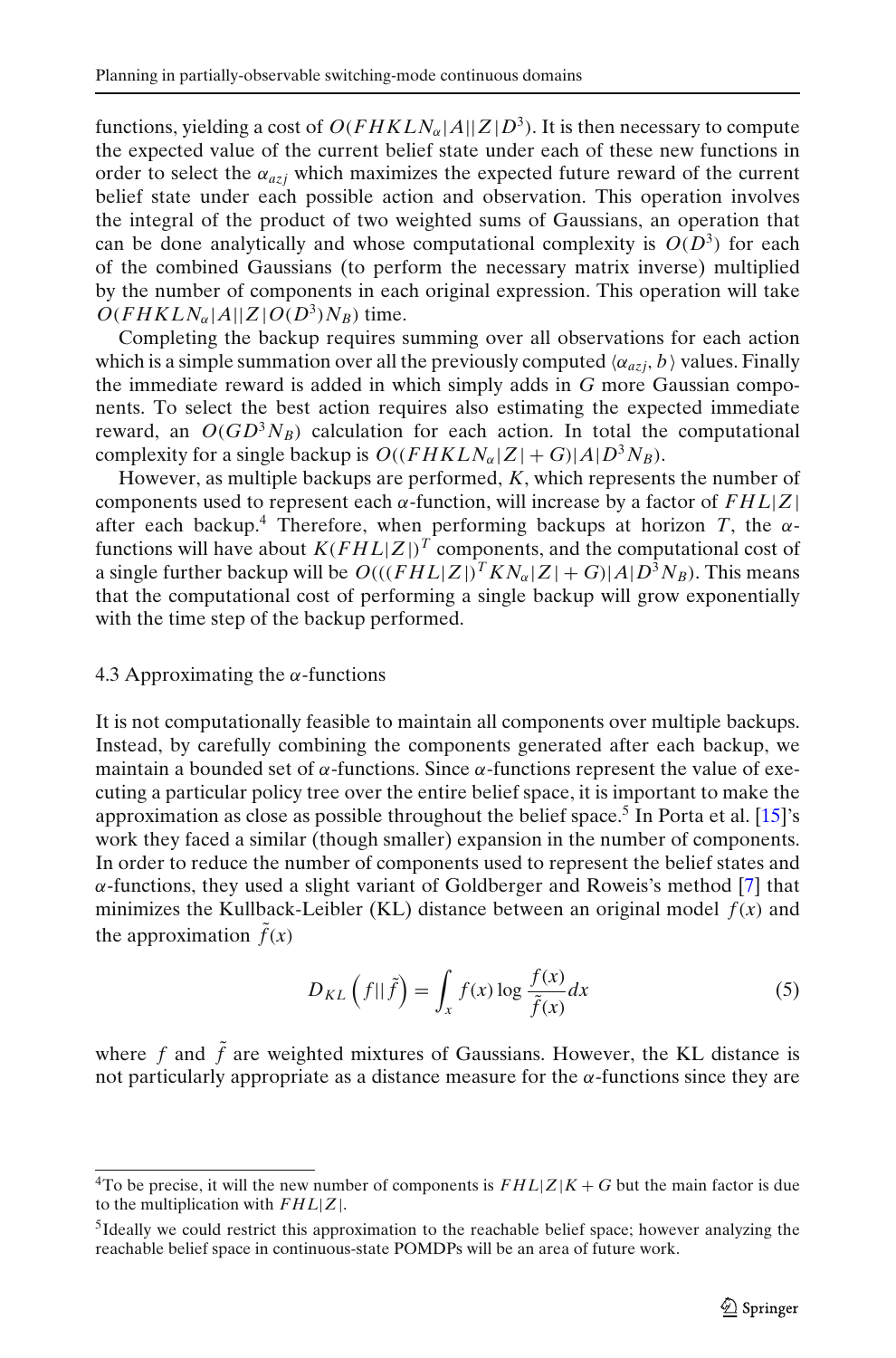<span id="page-13-0"></span>not probability distributions. In addition, the KL divergence can result in poor approximations in parts of the space where the original function has small values since if  $f(x)$  is zero then regardless of the value of  $\tilde{f}(x)$  the distance for that *x* is always zero.

We consider three alternate projection operators for computing an approximation of the  $\alpha$ -function: highest peaks, minimizing the L2 norm, and minimizing the empirical max norm.

4.4 Highest peaks projection

A simple projection operator is to keep the  $N<sub>C</sub>$  components with the highest peaks and discard all other components. The peak value of the *i*-th Gaussian component is simply

$$
\frac{w_i}{(2\pi)^{D/2}|\Sigma_i|^{1/2}|}
$$

where *D* is the state–space dimension,  $\Sigma_i$  is the variance of the *i*-th Gaussian, and  $w_i$  is its weight. It is simple and fast to compute all these values, and select the  $N_C$ largest components. Figure 5 shows an example of an original  $\alpha$ -function, and the approximations obtained by keeping different numbers of components.



**Fig. 5** Highest peak projection. Here the Gaussian components composing the original function are sorted by their maximum value and the highest  $N_C$  of these are kept. This figure displays the resulting approximations as more and more components are kept, along with the resulting residual for when  $N_c = 100$ . Though this is a simple approximation to compute, it is clear from the figure that the resulting approximation can be quite poor when  $N_c$  is small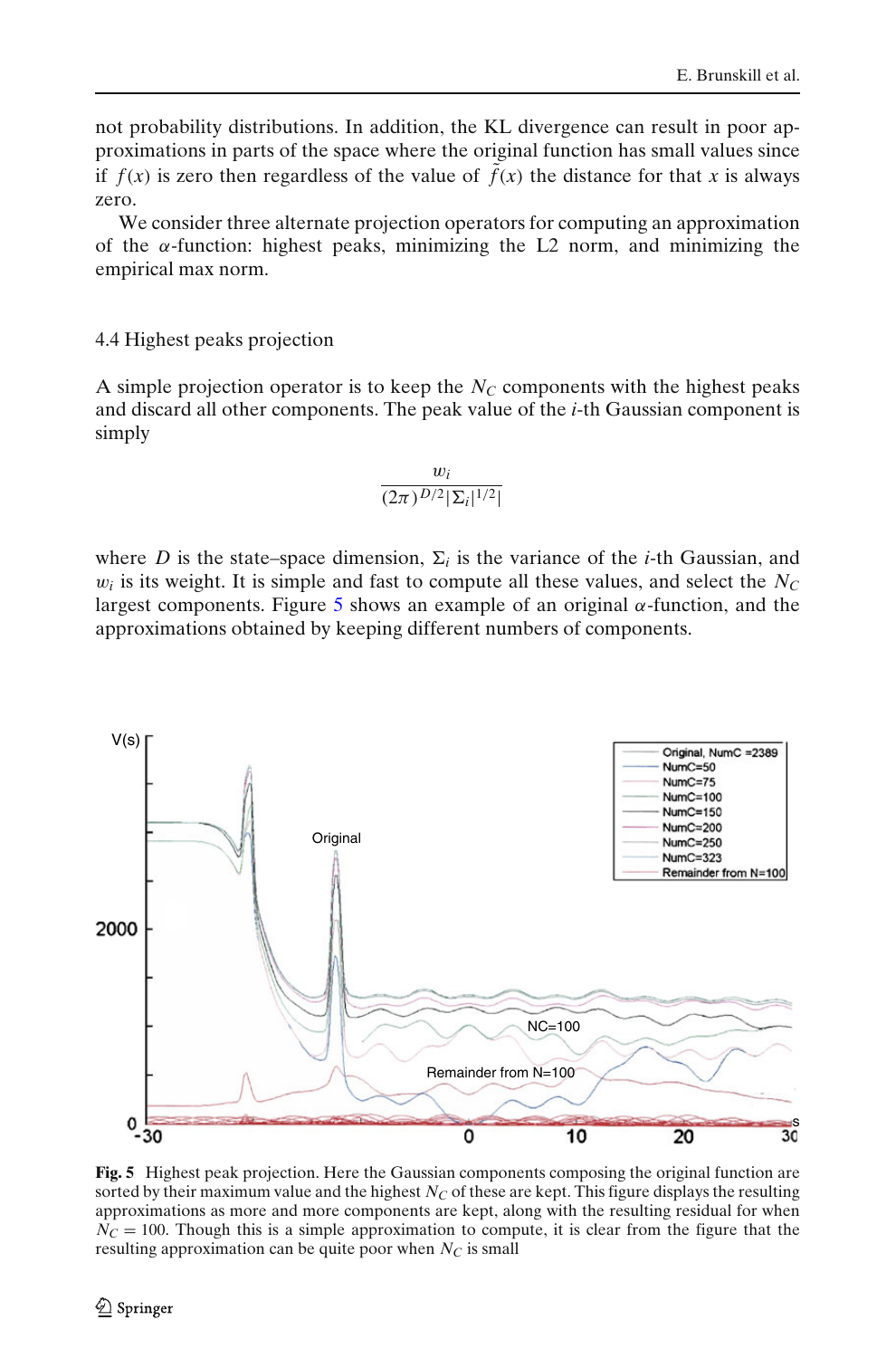#### <span id="page-14-0"></span>4.5 L2 minimization

Another alternate distance measure without the shortcomings of the KL-divergence is the L2 norm: a small value means a good approximation  $\tilde{\alpha}$  of the value function over the entire belief space.

The L2 norm, or sum squared error, between two weighted sums of Gaussians is

$$
\int_{s} \left[ \sum_{i}^{N_C} w_i \mathcal{N} \left( s; \mu_i, \sigma_i^2 \right) - \sum_{j}^{N} w_j \mathcal{N} \left( s; \mu_j, \sigma_j^2 \right) \right]^2 ds
$$
\n
$$
= \sum_{i}^{N_C} \sum_{i'}^{N_C} w_i w_i' \mathcal{N} \left( \mu_i; \mu_i, \sigma_i^2 + \sigma_i^2 \right) + \sum_{j}^{N} \sum_{j}^{N} w_j w_j' \mathcal{N} \left( \mu_j; \mu_j, \sigma_j^2 + \sigma_j^2 \right)
$$
\n
$$
- 2 \sum_{j}^{N} \sum_{i}^{N_C} w_j w_i \mathcal{N} \left( \mu_i; \mu_j, \sigma_j^2 + \sigma_i^2 \right).
$$

While there is no analytic solution for the parameters  $w_i$ ,  $\mu_i$ ,  $\sigma_i^2$  that minimizes this expression, we can find an approximation to the optimal solution using Zhang and Kwok's recent work on reducing the number components in kernel function mixture models [\[22\]](#page-31-0). This work minimizes an upper bound on the L2 norm by clustering the original components into small groups, and fitting a single weighted Gaussian to each group. More precisely, the L2 norm can be upper bounded by a function of the L2 error of each cluster:

$$
L2 \leq N_C \sum_{i=1}^{N_C} \int \left[ w_i \mathcal{N}\left(s; \mu_i, \sigma_i^2\right) - \sum_{j \in S_i} w_j \mathcal{N}\left(s; \mu_j, \sigma_j^2\right) \right]^2 ds
$$

where  $S_i$  is the *i*-th cluster and  $N_C$  is the total number of components in the approximation  $\tilde{\alpha}$ . The parameter fitting procedure is simplified by the clustering procedure. The complete procedure can be performed iteratively, by creating clusters through assigning all components in the original function to their closest (in the L2 norm sense) component in the approximation, refitting a single component for each cluster, and repeating (see Fig. [6\)](#page-15-0).

Though we can use this procedure to optimize an upper bound to the L2 norm, we would also like to constrain the exact L2 norm error to be within some threshold. To do this, we can formulate the approximation step as a constrained optimization problem, using the objective function from Zhang and Kwok, but requiring that the final approximation  $\tilde{\alpha}$  both lies below a maximal L2 norm threshold, and contains no more than a fixed maximum number of components,  $N_{\text{Cmax}}$ . This can be stated mathematically as follows:

$$
\arg\min_{w_i, \mu_i, \sigma_i^2, N_C} N_C \sum_{i=1}^{N_C} \int \left[ w_i \mathcal{N}\left(s; \mu_i, \sigma_i^2\right) - \sum_{j \in S_i} w_j \mathcal{N}\left(s; \mu_j, \sigma_j^2\right) \right]^2 ds
$$
  
s.t.  $||\tilde{\alpha} - \alpha||_2 \le t \& N_C \le N_{\text{Cmax}}$ 

where *t* is L<sub>2</sub> norm threshold.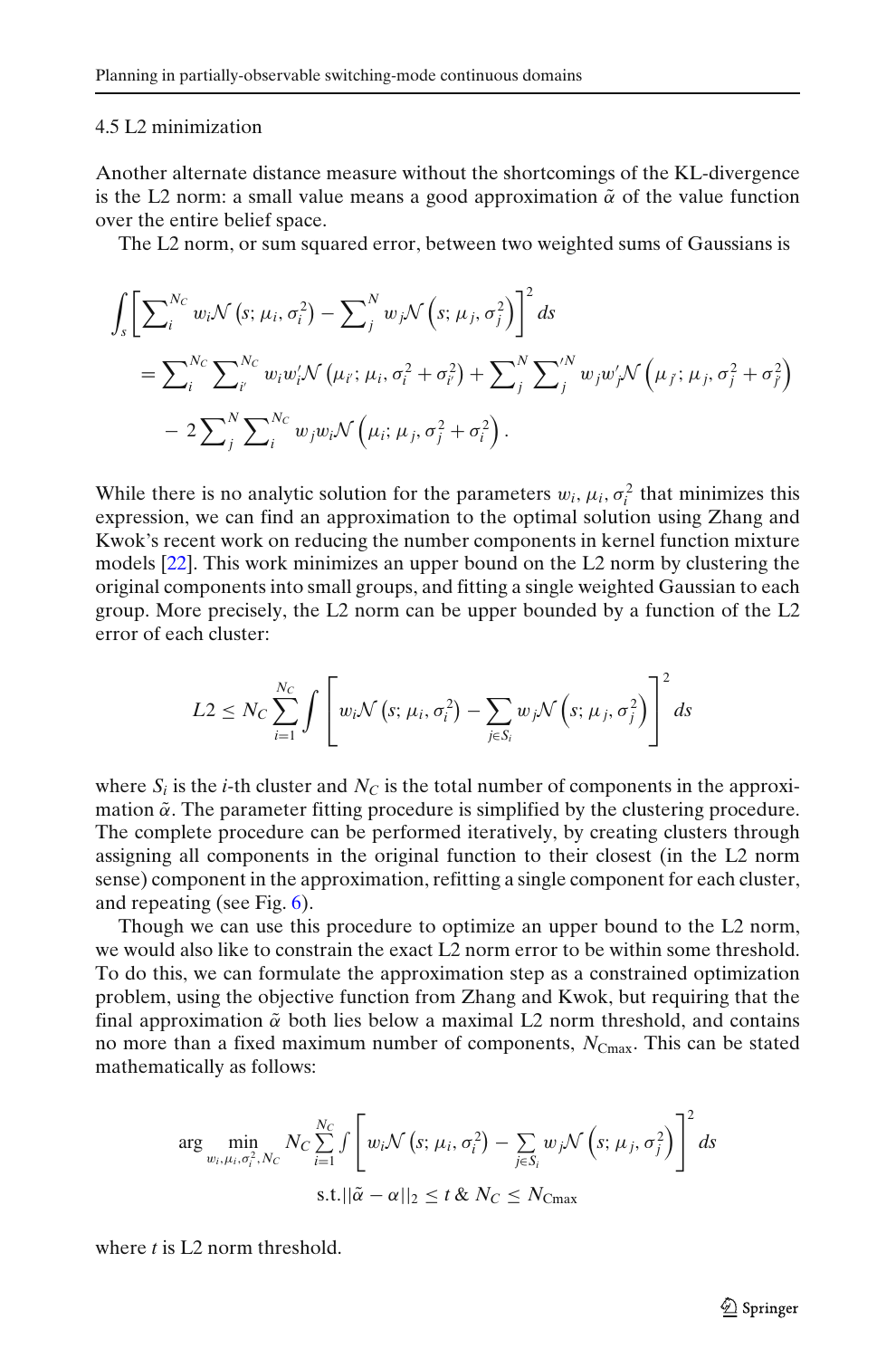<span id="page-15-0"></span>

**Fig. 6** L2 clustering for approximating the  $\alpha$ -functions. We iteratively cluster components and assign them to one of the components in the approximate  $\alpha$ -function (see (a)). Then given all the components assigned to the same cluster, we fit a single Gaussian that approximates the sum of all components in the same cluster: this second stage is depicted in (**b**) for a particular set of components. Note that in (**b**) the line representing the sum of all components is visually identical to the single Gaussian (shown by the *dotted line*) used to approximate the sum of components. This process is then iterated until a convergence criteria is met

We initialize the components of the approximation with a random subset of the original components. The remaining original components are then clustered to their closest (in the L2 norm) component in the approximation, and then a single component is refit for each cluster. In order to ensure the parameter initialization lies within the feasible region spanned by the constraints, we compute the L2 norm of this initialization, and discard solutions that do not satisfy the L2 norm constraint. Note that this also provides a principled mechanism for selecting the number of components constituting the approximation: the number of components  $N_c$  in the approximation is increased until either an initialization is found that lies within the feasible region of the constraints, or  $N<sub>C</sub>$  no longer satisfies the second constraint. If both constraints cannot be satisfied,  $N_c$  is set to  $N_{\text{Cmax}}$ .

Once the parameters are initialized and *M* is fixed, we follow Zhang and Kwok's procedure for optimizing. Experimentally this approach was found to produce decent results. Fig. [7](#page-16-0) displays an example fit where though the L2 norm is still fairly large, the original and approximate  $\alpha$ -functions are indistinguishable to the naked eye.

#### 4.6 Point-based minimization

One of the limitations of the L2-based approximation method presented is that it may be computationally too slow in practice. An alternate choice is a faster heuristic method which greedily minimizes the max norm at a subset of points along the value function.

In this method, the  $\alpha$ -function is first sampled at regular intervals along the state space. These sampled values are considered potential residuals *r*. First the largest magnitude residual (either positive or negative) is found and a Gaussian is placed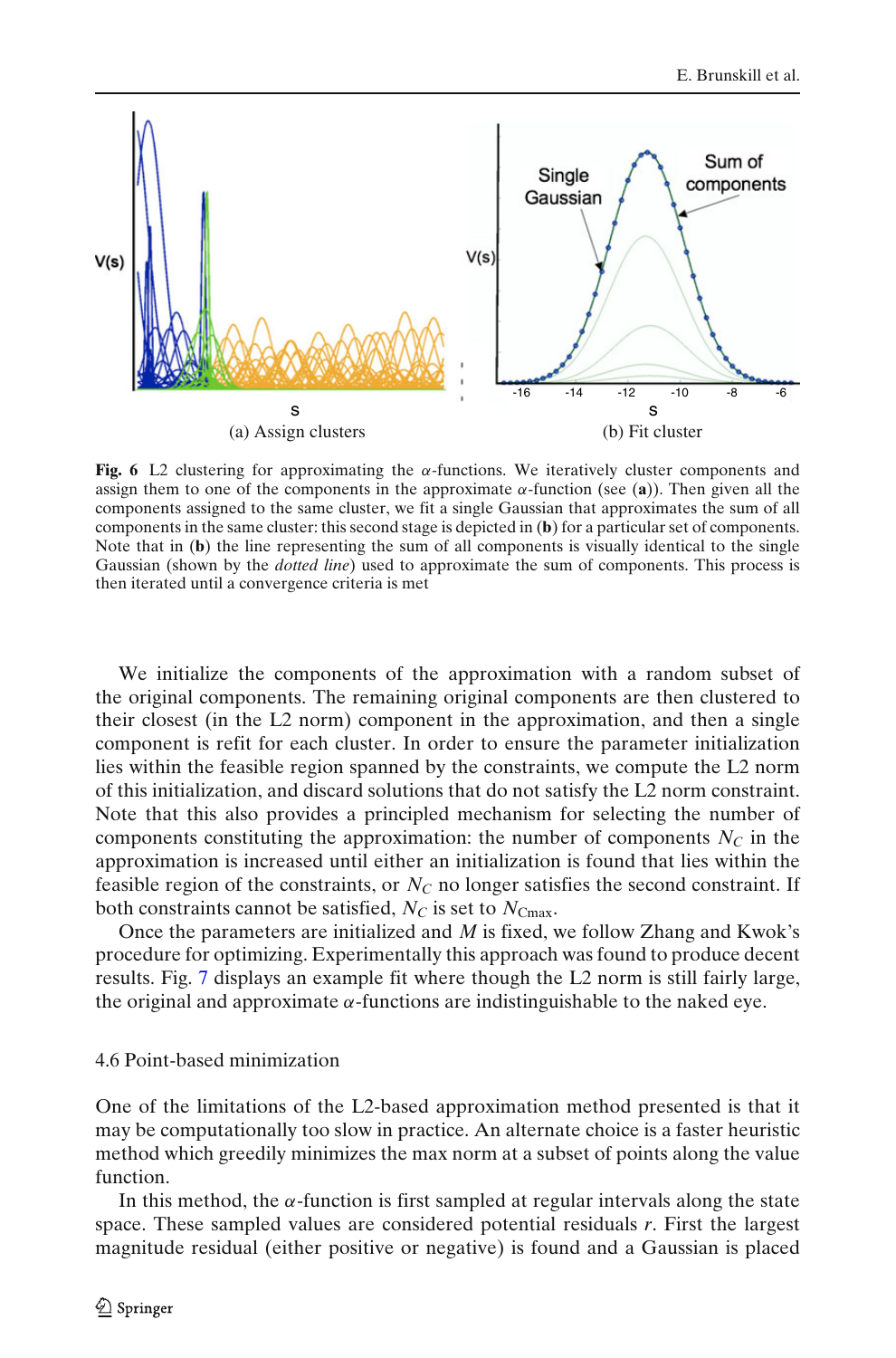<span id="page-16-0"></span>

at this point, with a height equal to the residual and variance approximated by estimating the nearby slope of the function. This Gaussian is added to the set of new components. Then a new set of residuals is computed by estimating this Gaussian along the same intervals of the state space, and subtracting its value from the original residuals:  $r = r - w_i \mathcal{N}(s|\mu_i, \Sigma_i)$ . This creates a new set of residuals. We now find the maximum magnitude sample of this set of residuals and fit a second Gaussian in the same manner as before. This process is repeated until the number of new Gaussians reaches the fixed size of our representation for the  $\alpha$ -functions. See Fig. 8 for an illustration of this process. Note that at each round during this process we are adding a Gaussian component at the location which currently has the max norm error at the sampled points. Therefore this algorithm takes a greedy approach to minimizing the max norm between the approximate  $\tilde{\alpha}$ -function and the original  $\alpha$ -function along the set of sampled points.

#### 4.7 Planning

We now have the major components necessary to apply a point-based approach to POMDP planning: specifically, a belief update operator, a value function backup



**Fig. 8** Approximating the  $\alpha$ -functions. We use a simple residual fitting technique. First the function is sampled. Then a Gaussian component is added to reduce the highest component. This process is repeated until the maximum number of Gaussians is reached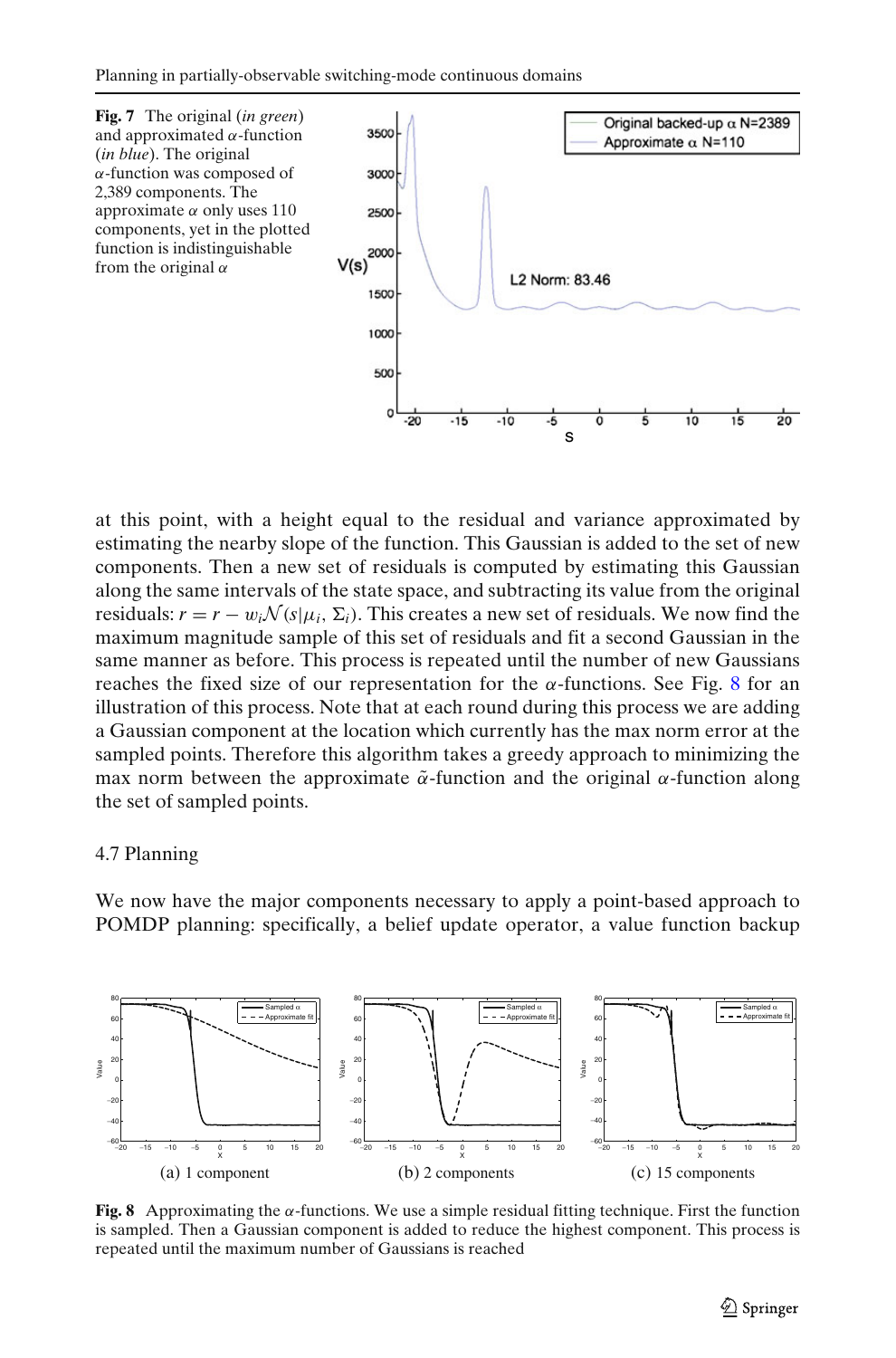<span id="page-17-0"></span>procedure, and a projection operator to keep the number of parameters used to represent the value function bounded. Algorithm 1 outlines the SM-POMDP algorithm. Inspired by results in discrete-state planners  $[16, 17]$  $[16, 17]$  $[16, 17]$  we create a belief set *B* by sampling belief states in a set of short trajectories, though in our case we simply perform random actions from an initial starting belief state  $b<sub>0</sub>$ . We initialize the value function as a single  $\alpha$ -function in a domain-dependent manner. Starting with this initial  $\alpha$ -function, we iteratively perform value function backups for the chosen belief set *B*. At each round, we select a trajectory from our belief set and back up the beliefs in it in reverse order. In problems where a number of steps must be executed in order to reach a high reward state this approach was found to be superior to randomly backing up belief points.

# **Algorithm 1** SM-POMDP

```
1: Input: N_{\text{traj}} (number of trajectories), N_T (number of beliefs per trajectory),
    POMDP
2: for i=1:N_{\text{traj}} do {Generate belief set B}
 3: b = b_04: Draw an initial state s from b<sub>0</sub>5: for j=1:N_T do
6: Select an action a
 7: Sample s' \sim p(s'|s, a)8: Sample an observation z \sim p(z|s')9: b^{a,z} = BeliefUpdate(b, a, z)10: Add belief to set: B[i, i], b = b^{a, z}11: b = b^{a,z}, s = s'12: end for
13: end for
14: Initialize value function
15: loop {Perform planning until termination condition}
16: Select a trajectory r \in 1 : N_{\text{traj}} at random
17: for t=T:-1:1 do
18: Set V_{old} to current value of t-th belief B[r, t].b
19: \alpha_{new} = \text{ValueFunctionBackup}(B[r,t],b)20: Project to smaller rep: \alpha'_{new} = ProjectDownToN_{C}Components(\alpha_{new})21: if Projected value still improved ((a'_{new}, B[r, t], b) > V_{old}) then
22: Add \alpha_{new} to value function
23: end if
24: end for
25: end loop
```
# **5 Analysis**

We next provide bounds on a subset of the SM-POMDP variants' performance, and also analyze the computational complexity of all the prior SM-POMDP variants discussed.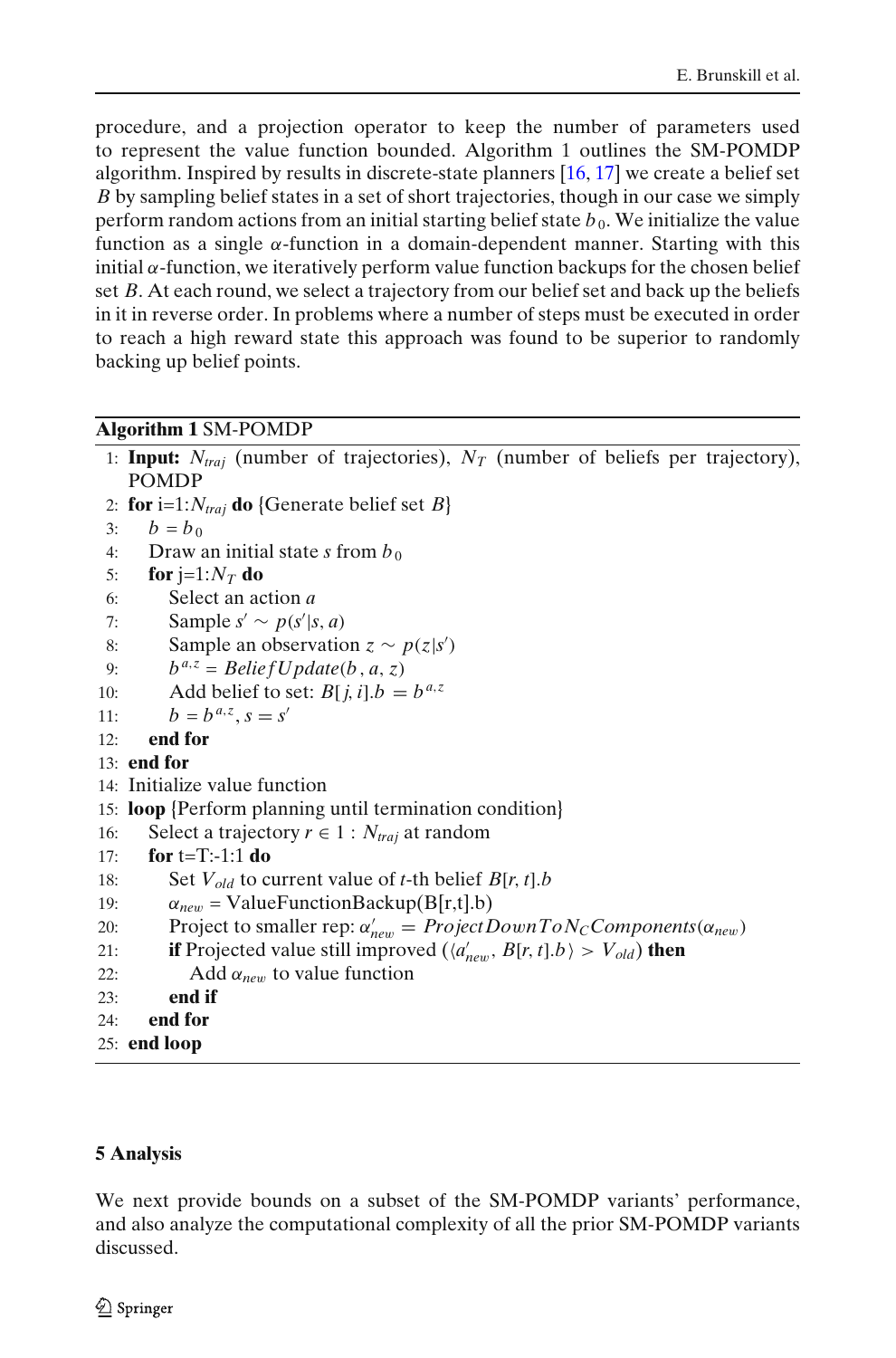In terms of performance quality, our objective lies in bounding the potential difference between the optimal value function, denoted by *V*<sup>∗</sup> and the value function computed by the SM-POMDP algorithm, denoted by  $V^{SM}$ . Let *H* represent an exact value function backup operation, *HPB* a point-based backup operation, and *A* the projection operator which maps the value function to a value function with a smaller number of components. Our goal is a bound on the error between the *n*-step optimal value function  $V_n^*$  and the SM-POMDP value function  $V_n^{SM}$ . The total error  $||V^* - V_n^{SM}||_{\infty}$  is bounded by the *n*-step error plus the error between the optimal *n*-step and infinite horizon value functions,  $||V^* - V^*_{n}||_{\infty}$  which is bounded by  $\gamma^{n} \|\mathbf{V}^{*} - \mathbf{V}_{0}^{*}\|_{\infty}$ . We will show the *n*-step error can be decomposed into a term due to the error from point-based planning and a term due to the error from the projection to a fixed number of components.<sup>6</sup>

**Theorem 1** *Let the error introduced by performing a point-based backup instead of an exact value backup be*  $\epsilon_{PB} = ||HV - H^{PB}V||_{\infty}$  *and let the error introduced by projecting the value function down to a smaller number of components be*  $\epsilon_{\text{proj}} =$ ||*V* − *AV*||∞*. Then the error between the optimal n-step value function V*<sup>∗</sup> *<sup>n</sup> and the value function computed by the SM-POMDP algorithm is bounded by*

$$
\left\|V_n^* - V_n^{SM}\right\|_{\infty} \le \frac{\epsilon_{PB} + \epsilon_{\text{proj}}}{1 - \gamma}.
$$

*Proof* We proceed by first re-expressing the error in terms of the backup operators, and then add and subtract a new term in order to separate out the error due to performing backups on different value functions, versus the different backup operators themselves:

$$
\|V_n^* - V_n^{SM}\|_{\infty} = \|HV_{n-1}^* - AH^{PB}V_{n-1}^{SM}\|
$$
  
\n
$$
\leq \|HV_{n-1}^* - HV_{n-1}^{SM}\|_{\infty} + \|HV_{n-1}^{SM} - AH^{PB}V_{n-1}^{SM}\|_{\infty}
$$
  
\n
$$
\leq \gamma \|V_{n-1}^* - V_{n-1}^{SM}\|_{\infty} + \|HV_{n-1}^{SM} - AH^{PB}V_{n-1}^{SM}\|_{\infty}
$$

where the result follows by the use of the triangle inequality.

We then add and subtract  $H^{PB}V_{n-1}^{SM}$  in order to separate the error introduced by performing a point-based backup, from the error introduced from the projection operator, and again use the triangle inequality:

$$
\|V_n^* - V_n^{SM}\|_{\infty} \le \gamma \|V_{n-1}^* - V_{n-1}^{SM}\|_{\infty} + \|HV_{n-1}^{SM} - H^{PB}V_{n-1}^{SM}\|_{\infty} + \dots + \|H^{PB}V_{n-1}^{SM} - AH^{PB}V_{n-1}^{SM}\|_{\infty} \le \gamma \|V_{n-1}^* - V_{n-1}^{SM}\|_{\infty} + \epsilon_{PB} + \epsilon_{\text{proj}}.
$$

 $<sup>6</sup>$ In this analysis we ignore possible error due to the approximate normalization of the observation</sup> and mode models, assuming that enough Gaussians are used to represent these functions that they can be made to sum arbitrarily close to 1 and therefore contribute negligible error.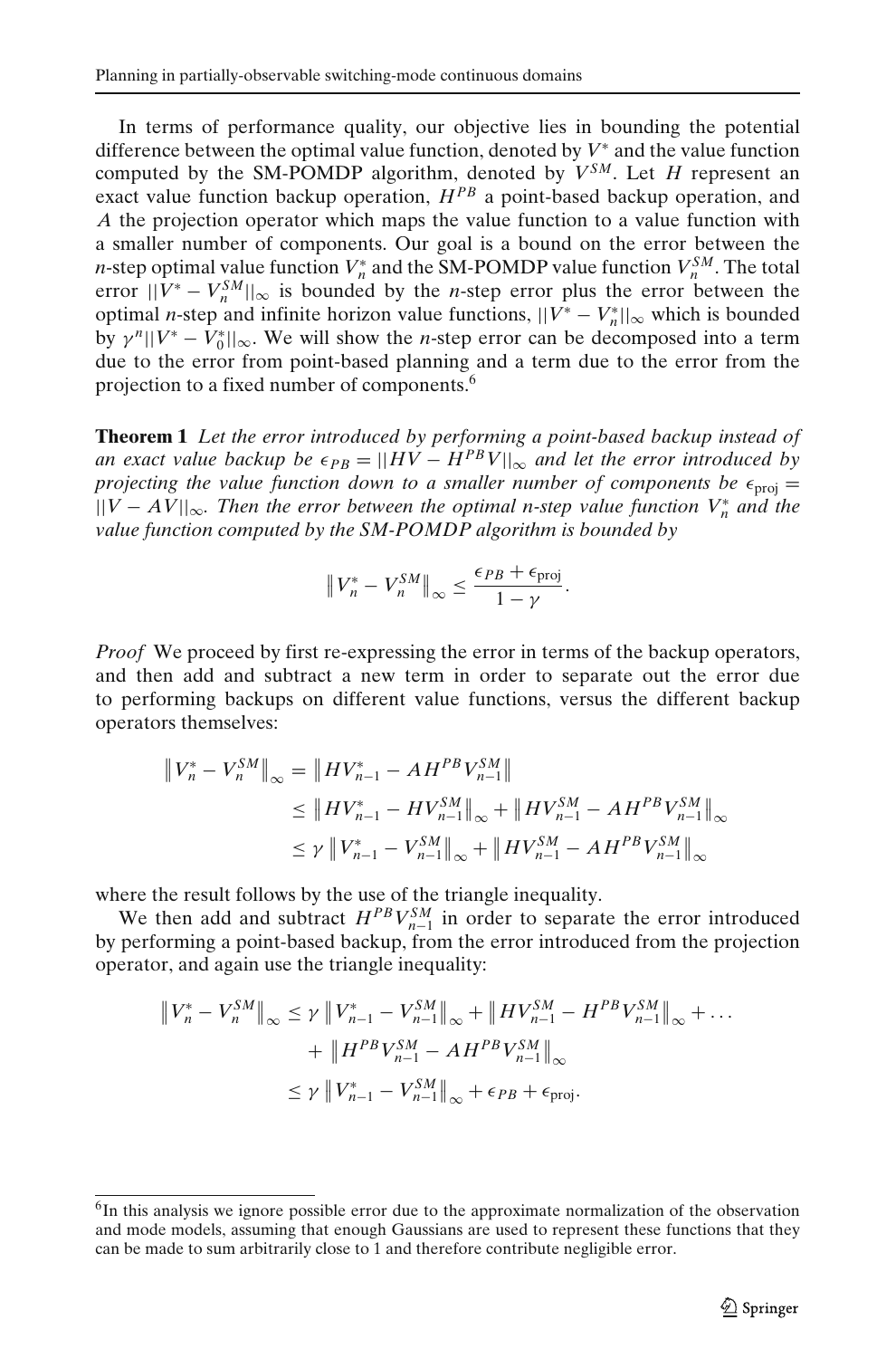$\Box$ 

This is a geometric series, therefore

$$
\|V_n^* - V_n^{SM}\|_{\infty} \le \frac{\left(1 - \gamma^{n+1}\right)\left(\epsilon_{PB} + \epsilon_{\text{proj}}\right)}{1 - \gamma}
$$

$$
\le \frac{\epsilon_{PB} + \epsilon_{\text{proj}}}{1 - \gamma}.
$$

In the following sections we will discuss bounds on  $\epsilon_{\text{proj}}$ , but the remainder of this section will focus on  $\epsilon_{PB}$ .

Pineau et al. [\[14](#page-31-0)] previously provided a proof for bounding the error induced by performing a point-based backup,  $\epsilon_{PB}$  for discrete-state POMDPs. We now provide a similar proof for continuous-state POMDPs.  $d_{KL}(p, q)$  will denote the Kullback-Leibler divergence between two probability distributions *p* and *q*. *B* is the set of points in the belief set used to perform point-based backups and  $\Delta$  is the full belief space.

**Lemma 1** Let  $w_{\text{min}}$  be the lowest weight and  $w_{\text{max}}$  be the highest weight of the weights *used to specify the original weighted sum of Gaussians reward function. Let*  $|\Sigma_{min}|$ *be the smallest determinant of the variance of the Gaussians, and let NC be the maximum number of components used to represent the weighted sum of Gaussians. Then the error introduced by performing a point-based backup is at most*  $\epsilon_{PR}$  =  $\frac{N_C(w_{\text{max}} - w_{\text{min}}) \max_{b' \in \Delta} \min_{b \in B} 2\sqrt{2d_{KL}(b, b')}}{(1-\gamma)(2\pi)^{D/2}|\Sigma_{\text{min}}|^{1/2}}$ .

*Proof* Following Pineau et al. [\[14](#page-31-0)] let  $b' \in \Delta$  be the belief at which the point-based value function has its largest error compared to the full backed up value function, and let  $b \in B$  be the closest sampled point in the belief set *B* to *b*<sup> $\prime$ </sup> where distance is defined in terms of the KL-divergence. Let  $\alpha'$  and  $\alpha$  be the two functions which respectively maximize the expected value of  $b'$  and  $b$ . By not including  $\alpha'$  the pointbased operation makes an error of at most  $\int_s \alpha'(s) b'(s) - \alpha(s) b'(s) ds$ .

To bound this error, we first add and subtract the same term:

$$
\epsilon_{PB} \le \int_s \alpha'(s)b(s) - \alpha(s)b'(s)ds
$$
  
= 
$$
\int_s \alpha'(s)b(s) - \alpha(s)b(s) + \alpha(s)b(s) - \alpha(s)b'(s)ds.
$$

The value of  $\alpha'$  at *b* must be lower than  $\alpha$  since  $\alpha$  is defined to give the maximal value. Therefore

$$
\epsilon_{PB} \leq \int_{s} \alpha'(s)b(s) - \alpha'(s)b(s) + \alpha(s)b(s) - \alpha(s)b'(s)ds
$$
  
= 
$$
\int_{s} (\alpha'(s) - \alpha(s))(b(s) - b'(s))ds
$$
  

$$
\leq \int_{s} |(\alpha'(s) - \alpha(s))(b(s) - b'(s))|ds.
$$

2 Springer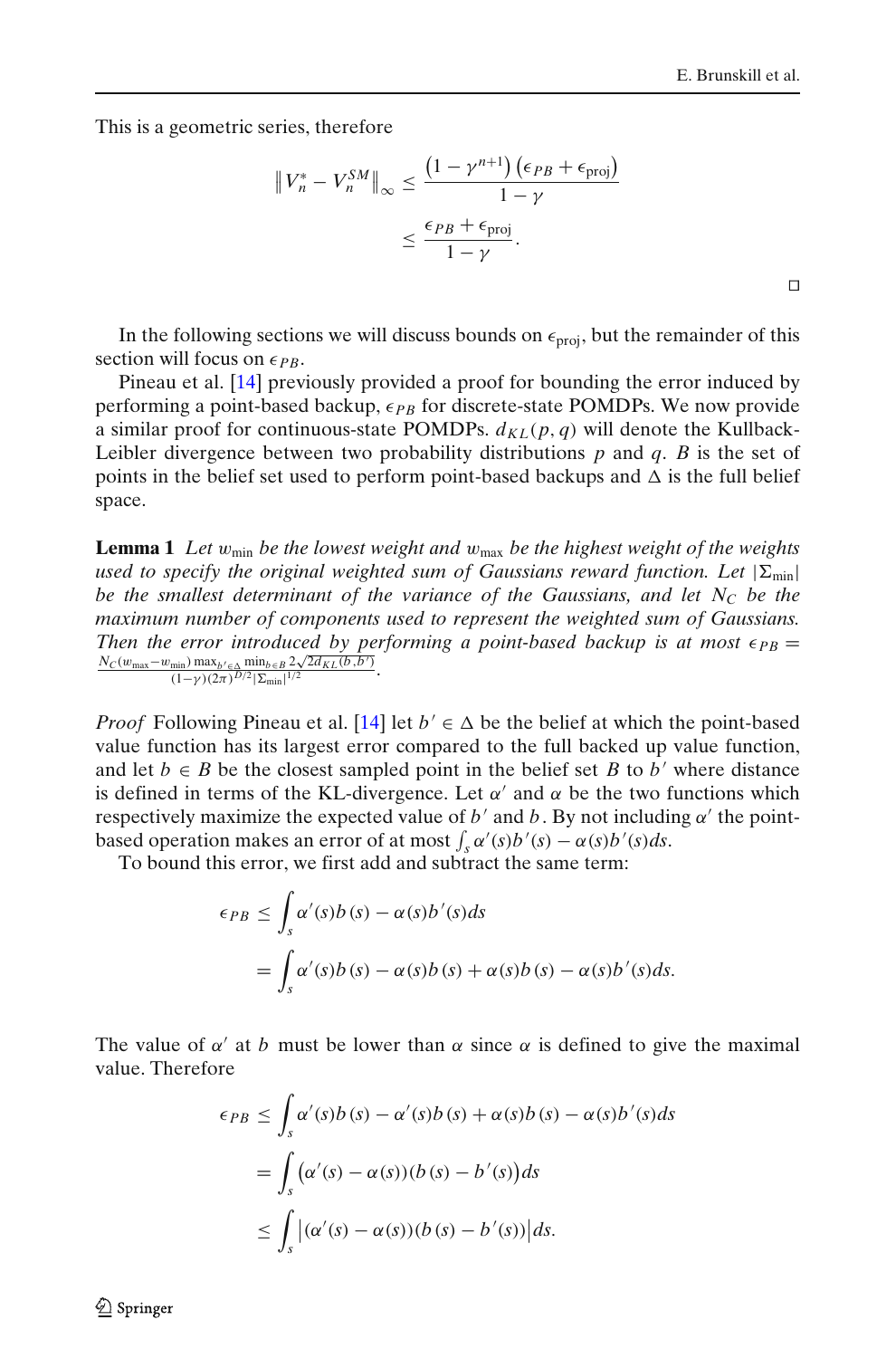Hölder's inequality can be used to bound this expression as follows

$$
\epsilon_{PB} \leq \left( \int_s |\alpha'(s) - \alpha(s)|^\infty ds \right)^{1/\infty} \left( \int_s |b(s) - b'(s)| ds \right)
$$

where the first term is the max norm of  $\alpha' - \alpha$  and the second term is the 1-norm between  $b$  and  $b'$ . Since there is not an easy way to estimate the 1-norm between two Gaussians or weighted sums of Gaussians, we now relate this 1-norm to the KL-divergence using the results from Kullback [\[10\]](#page-31-0) (included for completeness as Lemma 2 in the [Appendix\)](#page-30-0):

$$
\epsilon_{PB} \leq \|\alpha'(s) - \alpha(s)\|_{\infty} 2\sqrt{2d_{KL}(b, b')}.
$$

The worst error in immediate reward between two value functions occurs when all  $N_c$  components have the same mean and the smallest possible variance  $\Sigma_{\text{min}}$ , and where one value function has all weights set at  $w_{\text{max}}$  and the other value function has all weights set at  $w_{\text{min}}$ . This yields an error of  $\frac{N_C(w_{\text{max}}-w_{\text{min}})}{(2\pi)^{D/2}|\Sigma_{\text{min}}|^{1/2}}$ . The infinite horizon values in this worst case would magnify these errors by at most  $1/(1 - \gamma)$ . Therefore the max norm error between two value functions is bounded by

$$
||\alpha' - \alpha||_{\infty} \le \frac{N_C(w_{\text{max}} - w_{\text{min}})}{(1 - \gamma)(2\pi)^{D/2}|\Sigma_{\text{min}}|^{1/2}}
$$

and so the full point-based error is bounded as follows:

$$
\epsilon_{PB} \leq \frac{N_C (w_{\max} - w_{\min}) 2\sqrt{2d_{KL}(b, b')}}{(1 - \gamma)(2\pi)^{D/2} |\Sigma_{\min}|^{1/2}}.
$$

 $\Box$ 

Belief points can be chosen to reduce this error, such as in Pineau's PBVI [\[14](#page-31-0)] algorithm which adds belief points that have the largest error (which in their proof is measured in by the 1-norm) along some trajectory relative to the existing beliefs in *B*. One slight complication is how to estimate the KL-divergence between the belief points. If the belief points are represented as single Gaussians then there exists a closed form expression for the KL-divergence between two beliefs. There exists no general closed form representation between the KL-divergence between two weighted sums of Gaussians. However, a recent paper by Hershey and Olsen [\[8](#page-31-0)] investigates a number of approximations to this quantity, including an upper bound that is fast to compute, which can be utilized to ensure that the error estimated is an upper bound to the true error.

The second cause of error in the final value function is due to the projection step,  $\epsilon_{\text{proj}}$ , and will depend on the particular projection operator used. We next consider four different operator choices and discuss where possible their associated  $\epsilon_{\text{proj}}$ . We also consider the computational complexity of the resulting SM-POMDP algorithm under each of these choices, considering the cost of the projection operator and the backup operator. The results of this section are summarized in Table [1.](#page-21-0)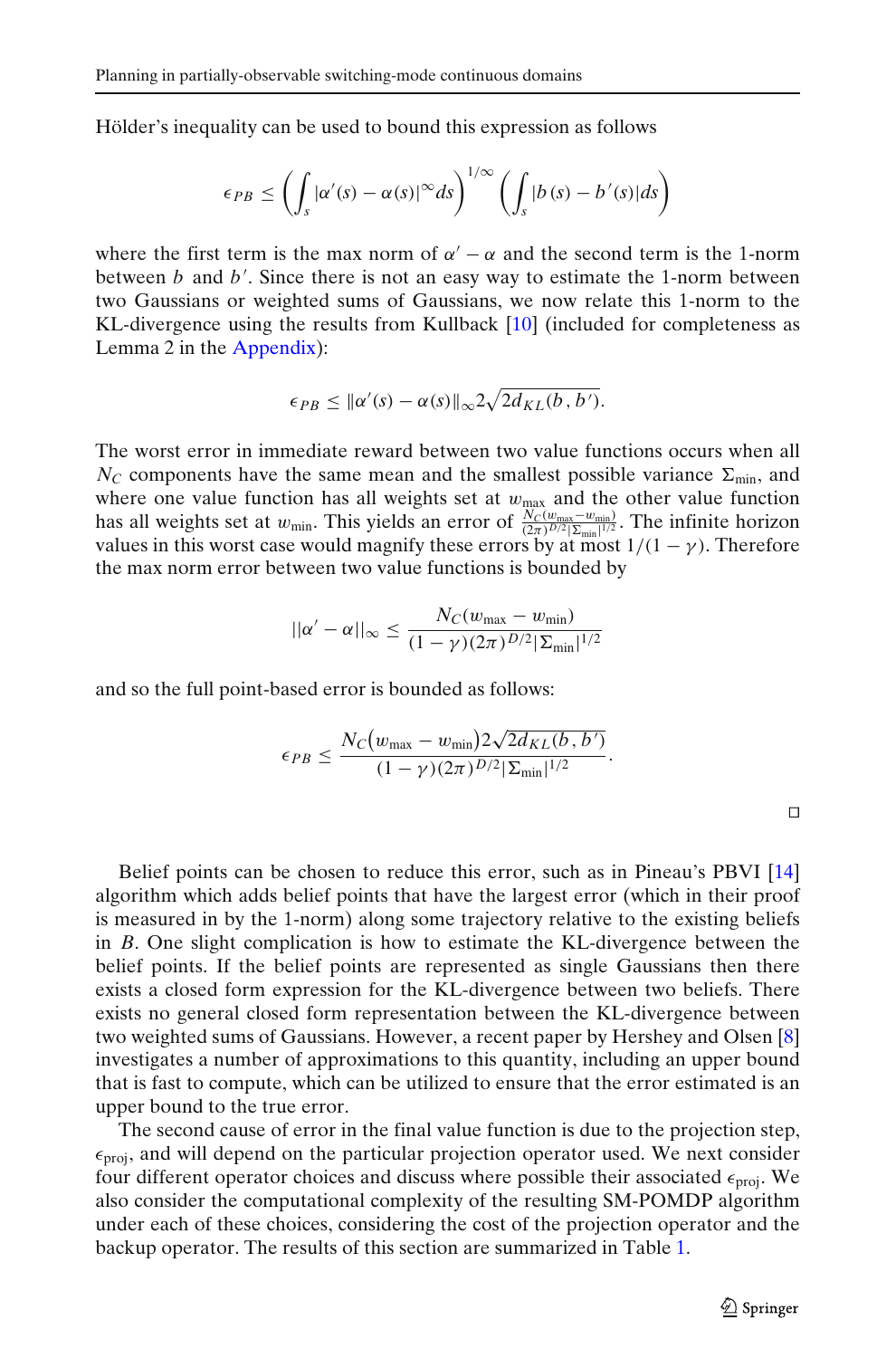<span id="page-21-0"></span>

| Projection    | $\epsilon_{\rm proj}$                                                                                                                              | Computational complexity of the $T$ -th step                          |                                                                  | Empirical                                              |
|---------------|----------------------------------------------------------------------------------------------------------------------------------------------------|-----------------------------------------------------------------------|------------------------------------------------------------------|--------------------------------------------------------|
| algorithm     |                                                                                                                                                    | Projection operator                                                   | Backup operator                                                  | performance                                            |
| No projection |                                                                                                                                                    |                                                                       | $O(([FHL Z])^I K N_{\alpha}  Z  + G) A D^3 N_B)$ Computationally | intractable                                            |
| Highest peak  | $(FHL Z N_C+G-M)$ max <sub>i</sub> w <sub>i</sub><br>$(2\pi)^{D/2}$ min $j  \Sigma_j ^{1/2}$                                                       | $O((FHL Z N_C+G)D^3+(FHL Z N_C+G)^2)-O((FHL Z N_CN_a Z +G) A D^3N_B)$ |                                                                  | approximation<br>Poor quality                          |
|               | L2 minimization Computes $\epsilon_{L2}$ which is not                                                                                              | $O(N_C (FHL   Z   N_C + G) D^3)$                                      | $O((FHL Z N_cN_a+G) A D^3N_B)$                                   | Good quality                                           |
|               | guaranteed to be an upper<br>bound to $\epsilon_{proj}$ . However<br>value function over the<br>approximation to the<br>1good<br>it tries to fit a |                                                                       |                                                                  | but slower than<br>approximation<br>point-based        |
| Point-based   | $\lim_{Q\to\infty} \tilde{\epsilon}_{\text{proj}} \to \epsilon_{\text{proj}}$ . The<br>entire state space.                                         | $O(Q_P^D(FHL Z N_C+G)D^3)$                                            | $O((FHL Z N_cN_a+G) A D^3N_B)$                                   | Good quality                                           |
|               | empirical norm $\tilde{\epsilon}_{\text{proj}}$<br>can quickly become<br>small using only a                                                        |                                                                       |                                                                  | and faster than L2<br>minimization in<br>approximation |
|               | few components.                                                                                                                                    |                                                                       |                                                                  | low-dimensional<br>domains used                        |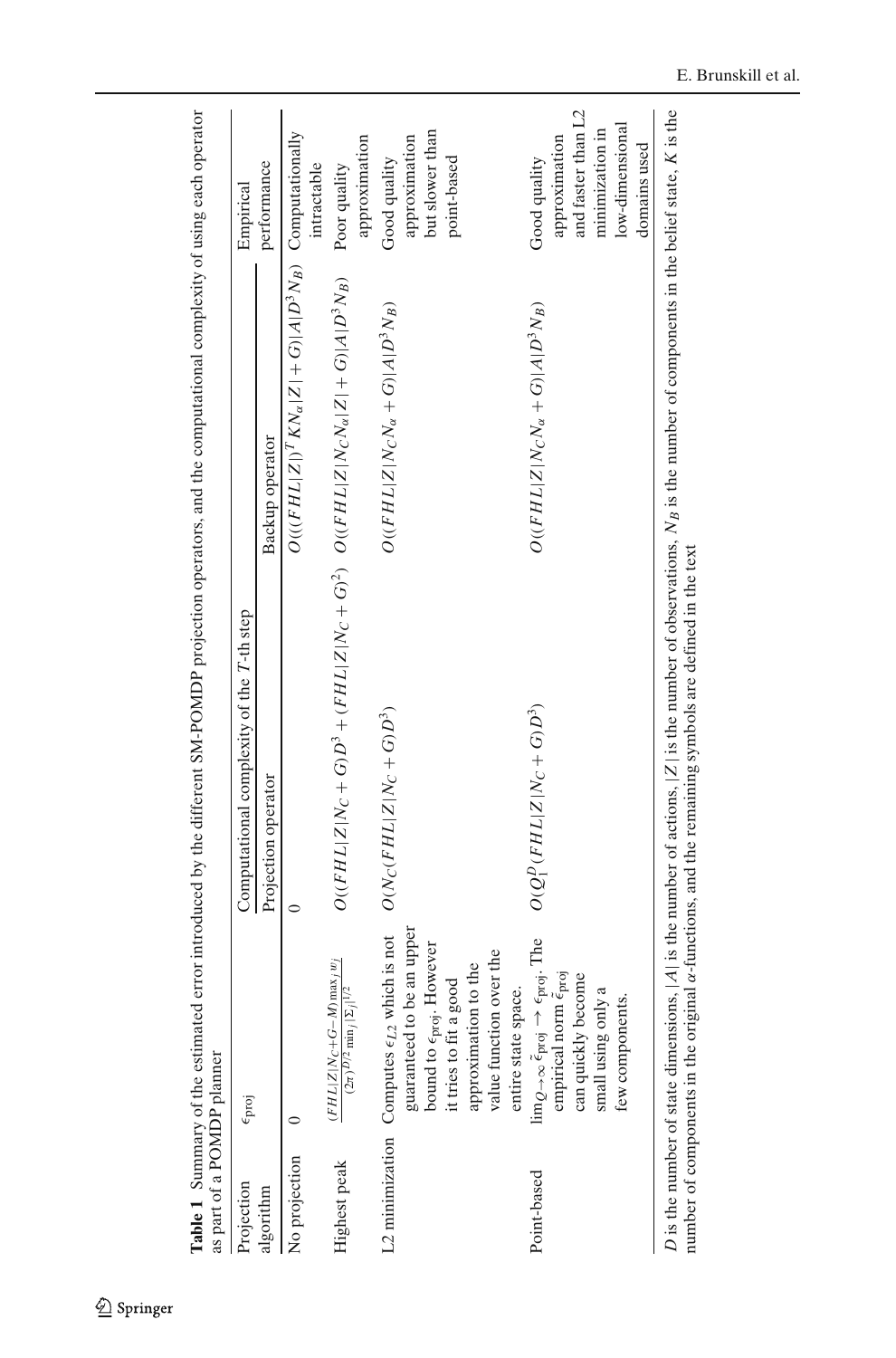# 5.1 Exact value function backups

If the value function backups are performed exactly then  $\epsilon_{\text{proj}}$  will equal zero. Therefore exact value backups offer some appealing performance guarantees. Unfortunately, as discussed in Section [4.2,](#page-11-0) there is a significant computational cost to these guarantees. This cost will often become infeasible when the backup is iteratively performed several times and  $F$ ,  $H$ ,  $L$ , or  $|Z|$  are large.

We next consider the three projection operators.

# 5.2 Highest peak projection analysis

Take the projection method described in Section [4.4](#page-13-0) and assume that prior to the backup each  $\alpha$ -function consists of  $N_c$  Gaussians. Then the backup procedure creates a new  $\alpha$  with  $FHL|Z|N_C + G$  components. Therefore, assuming the Gaussians are sorted in descending order of peak value, the error introduced by projecting to *N<sub>C</sub>* components is the value of the discarded  $FHL|Z|N_C + G - N_C$  Gaussians,

$$
\epsilon_{\text{proj}} = \sum_{j=Nc+1}^{FHL|Z|Nc+G} w_j \mathcal{N}\big(s|\mu_j, \Sigma_j\big).
$$

In the worst case all of these Gaussians would be centered at the same location, yielding an error of

$$
\epsilon_{\text{proj}} \leq \frac{\left( FHL|Z|N_C + G - N_C \right) \max_j w_j}{(2\pi)^{D/2} \min_j |\Sigma_j|^{1/2}}.
$$

This provides an upper bound on the projection error which, in turn, yields a bound on the overall error between the SM-POMDP value function and the optimal value function. In addition, the computational cost of this procedure is fairly cheap. It requires calculating the determinant of each component, which is an  $O(D^3)$ operation where *D* is the number of state dimensions, and then a sorting algorithm to identify the  $N_c$  components with the largest peak. Quicksort or a similar algorithm can be used which has a worst case complexity of the number of items squared. Therefore the computational complexity of a highest peak projection is

$$
O\left((FHL|Z|N_C+G)D^3+(FHL|Z|N_C+G)^2\right).
$$

However, despite the appeal of formal theoretical guarantees, unless a large number of components is used, the empirical quality of the approximation may not be as good as the other two projection methods (as is illustrated by comparing Fig. [5](#page-13-0) to Figs. [7](#page-16-0) and  $8$ ).

# 5.3 L2 minimization analysis

Section [4.5](#page-14-0) outlined a projection method where the objective is to minimize the L2 norm between the original and projected value function. A strength of this approach is that it is possible to analytically evaluate the final L2 norm. However, in continuous spaces L2 is not necessarily an upper bound to the max norm. This can be seen by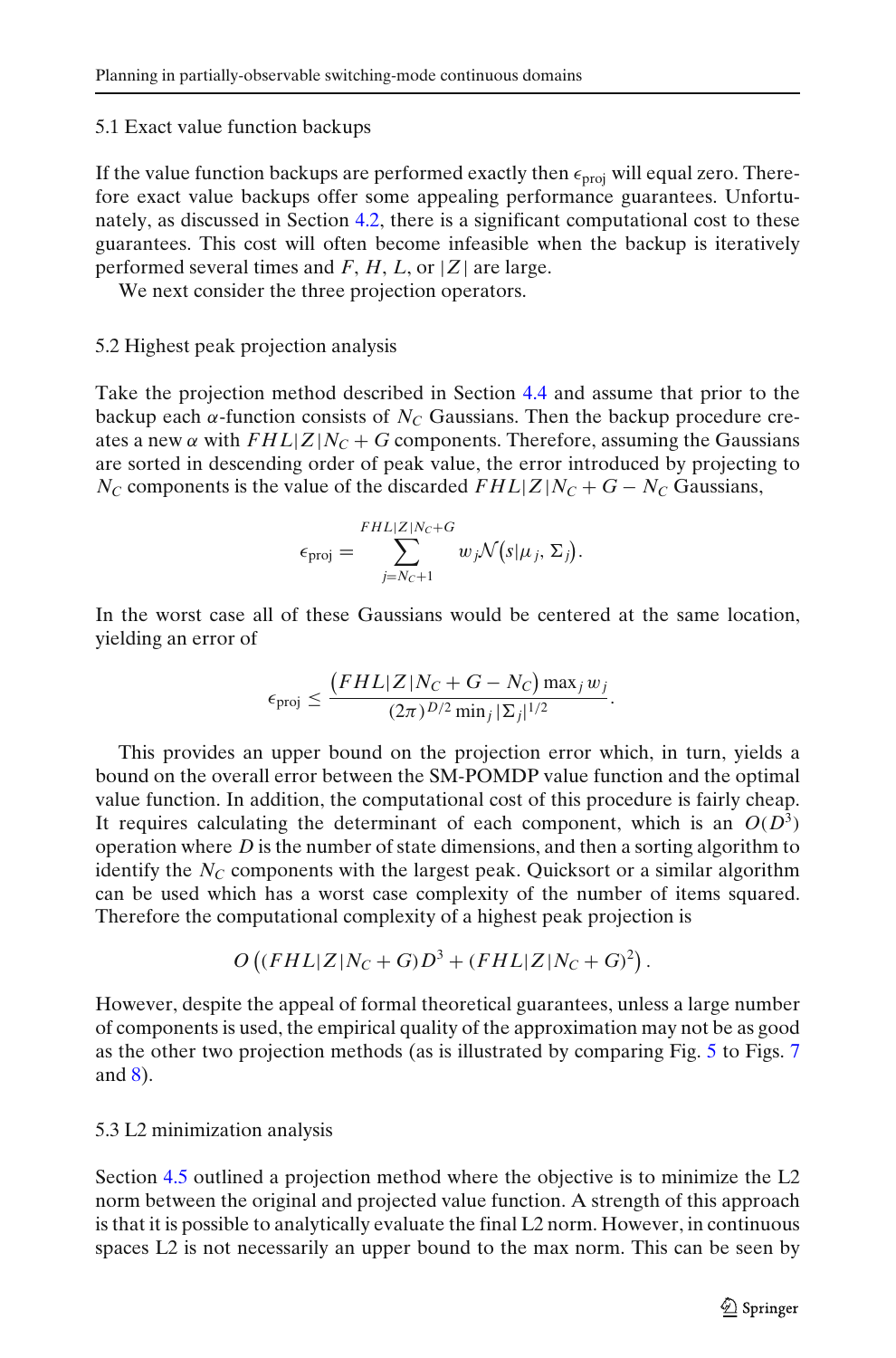considering the case of a delta function: the L2 norm of this function is zero, but the max norm is infinity. Though this approach does not provide a direct estimate of  $\epsilon_{\text{proj}}$ , it does try to closely approximate the value function over the entire state space, rather than focusing on the worst error.

The algorithm presented in Section [4.5](#page-14-0) is an iterative procedure. It requires repeatedly computing the L2 norm between two weighted sets of Gaussians, one with  $FHL|Z|N_c + G$  components, and one with  $N_c$  components. This involves computing the determinant of *D*-dimensional matrices, and so the full computational complexity of this projection operator is  $O((FHL|Z|N_c + G)MD^3)$ . This calculation is repeated many times during the procedure.

#### 5.4 Point-based minimization analysis

In Section [4.6](#page-15-0) we discussed an approach that greedily minimizes the empirical max norm of a set of  $Q$  points sampled along the value function. Let  $\tilde{\epsilon}_{\text{proj}}$  represent the empirical max norm computed. As the number of points sampled goes to infinity, this error will converge to the true projection error  $\epsilon_{\text{proj}}$ :

$$
\lim_{Q\to\infty}\tilde{\epsilon}_{\text{proj}}=\epsilon_{\text{proj}}.
$$

Unfortunately we do not know of any finite *Q* guarantees on the relationship between the empirical max norm and the true max norm error. However, in practice, a small max norm error on the sampled points often indicates that there is a small max norm between  $\alpha$  and  $\tilde{\alpha}$ .

This method requires computing the value function at a set of *Q* points which is an  $O(Q(FHL|Z|N_C + G)D^3)$  operation due to the need to compute the inverse and determinant of the Gaussian variances. However, the number of points *Q* necessary to compute a good estimate of the value function will increase exponentially with the state dimension: essentially this procedure requires computing a discretized estimate of the value function, and then refits this estimate with a new function. If  $Q_1$  is the number of points used to estimate a one-dimensional value function, then  $Q_1^D$  will be the number of points needed to estimate a *D*-dimensional function. Therefore we can re-express the computational complexity as

$$
O(Q_1^D(FHL|Z|N_C+G)D^3).
$$

Generally this projection operator will work best in low dimensional domains.

Before summarizing these approaches in Table [1,](#page-21-0) we need to also briefly provide an analysis of the computational complexity of performing backups when the value function is projected to a smaller number of components.

# 5.5 Computational complexity of the backup operator when using a projection operator

The computational cost analysis is similar to the exact value function case presented in Section [4.2,](#page-11-0) with one important alteration: the number of components in the resulting  $\alpha$ -functions is now restricted. As before, let  $N_C$  be the maximum number of components in an estimated  $\alpha$ -function during planning. *N<sub>C</sub>* can either be specified in advance, or computed during planning if the number of components is dynamically adjusted in order to prevent the approximation step from exceeding a maximum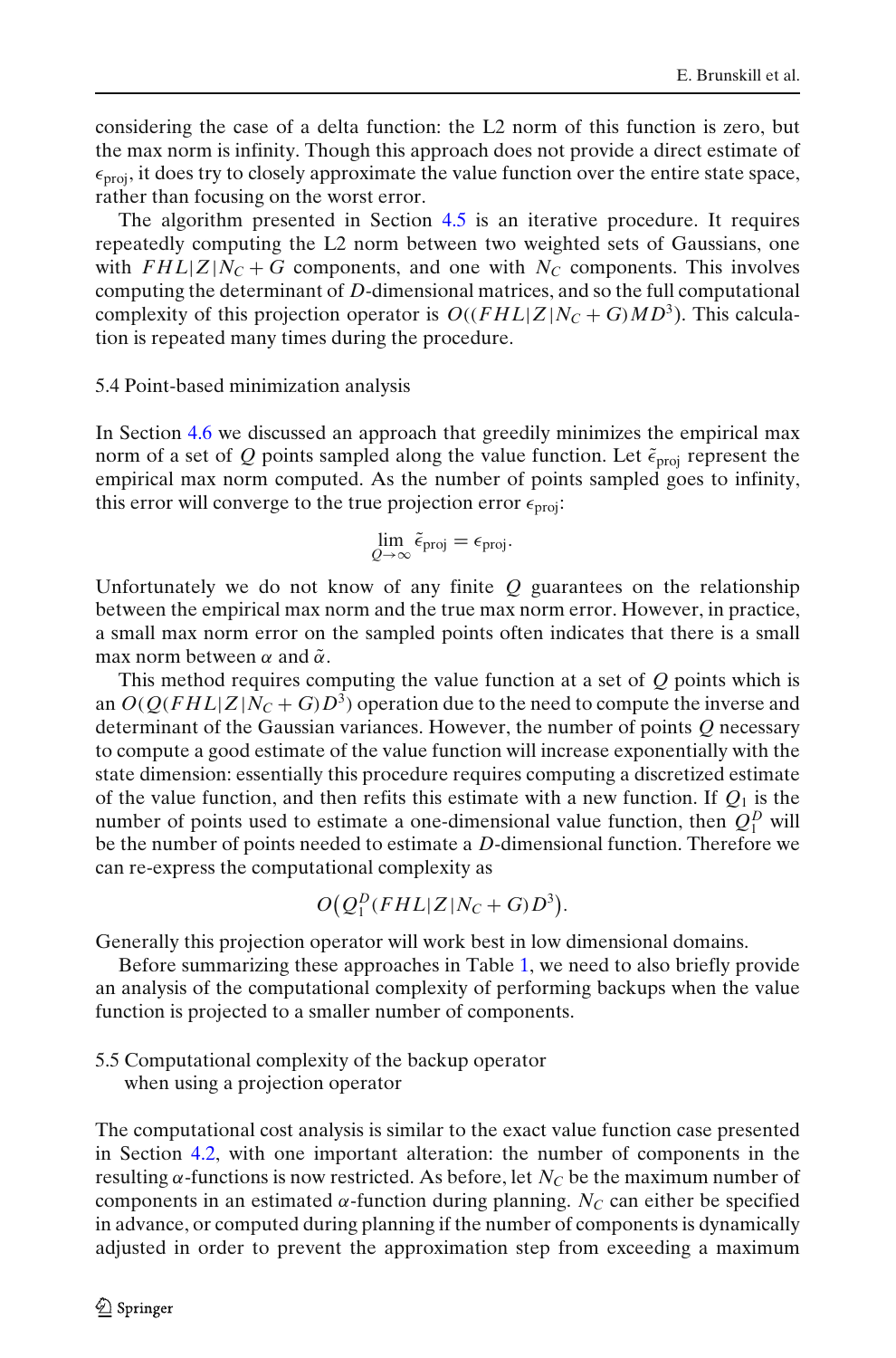desired error. In this case the computational complexity of performing a single backup never exceeds  $O(FHLN_cN_a|A||Z|D^3N_B)$ , regardless of the horizon at which the backup is performed (or in other words, regardless of the number of prior backups). This means that the computational cost is bounded (assuming that  $N<sub>C</sub>$  does not grow as a direct function of the horizon *T*). The choice of  $N_c$  provides the above mentioned parameter for tuning between the quality of the resulting solution and the computational cost required to compute that solution. In our experiments we show it is possible to achieve good experimental results by fixing the value of  $N_c$  in advance.

# 5.6 Analysis summary

Table [1](#page-21-0) summarizes the computational complexity of performing a value function backup, and the additional error and computational overhead introduced by projecting the resulting  $\alpha$ -function down to a smaller number of components. In general, it will be computationally necessary to perform a projection if more than a couple value function backups are required (that is, if  $T$  is greater than 2 or 3). To provide some intuition for this, we provide a simple example. Assume the following problem setup:

- There are 2 observations ( $|Z| = 2$ ) each represented by 5 components ( $L = 5$ )
- There are 2 actions ( $|A| = 2$ ) each with 3 modes ( $H = 3$ ) and each mode is represented using 5 components  $(F = 5)$
- Each reward is represented with 3 components  $(G = 3)$
- $N_\alpha=1$
- The original  $\alpha$ -function is represented as a re-scaled reward function with 3 components  $(K = 3)$
- $N_B=1$
- $N_C = 50$

Then the number of components after a single point-based backup is

$$
FHL|Z|K + G = 5 * 3 * 5 * 2 * 3 + 3 = 453.
$$

The number of components after the second exact point-based backup can then be

$$
FHL|Z|453 + G = 5*3*5*2*453 + 3 = 67,503
$$

$$
= (FHL|Z|)^2 K + FHL|Z|KG + G^2,
$$

and on the third round

$$
FHL|Z|67,503 + G = 10,125,453 \approx (FHL|Z|)^3 K.
$$

In contrast, if the  $\alpha$ -function is projected to  $N_c$  components after each backup, the number of new components created during a backup is fixed at

$$
FHL|Z|N_C + G = 5*3*5*2*50 + 3 = 7,503.
$$

Therefore, as long as the projection operator is cheaper than manipulating and updating a set of components that grows as  $(FHL|Z|)^T$  where *T* is the number of backups, then projecting will be significantly faster than maintaining all components.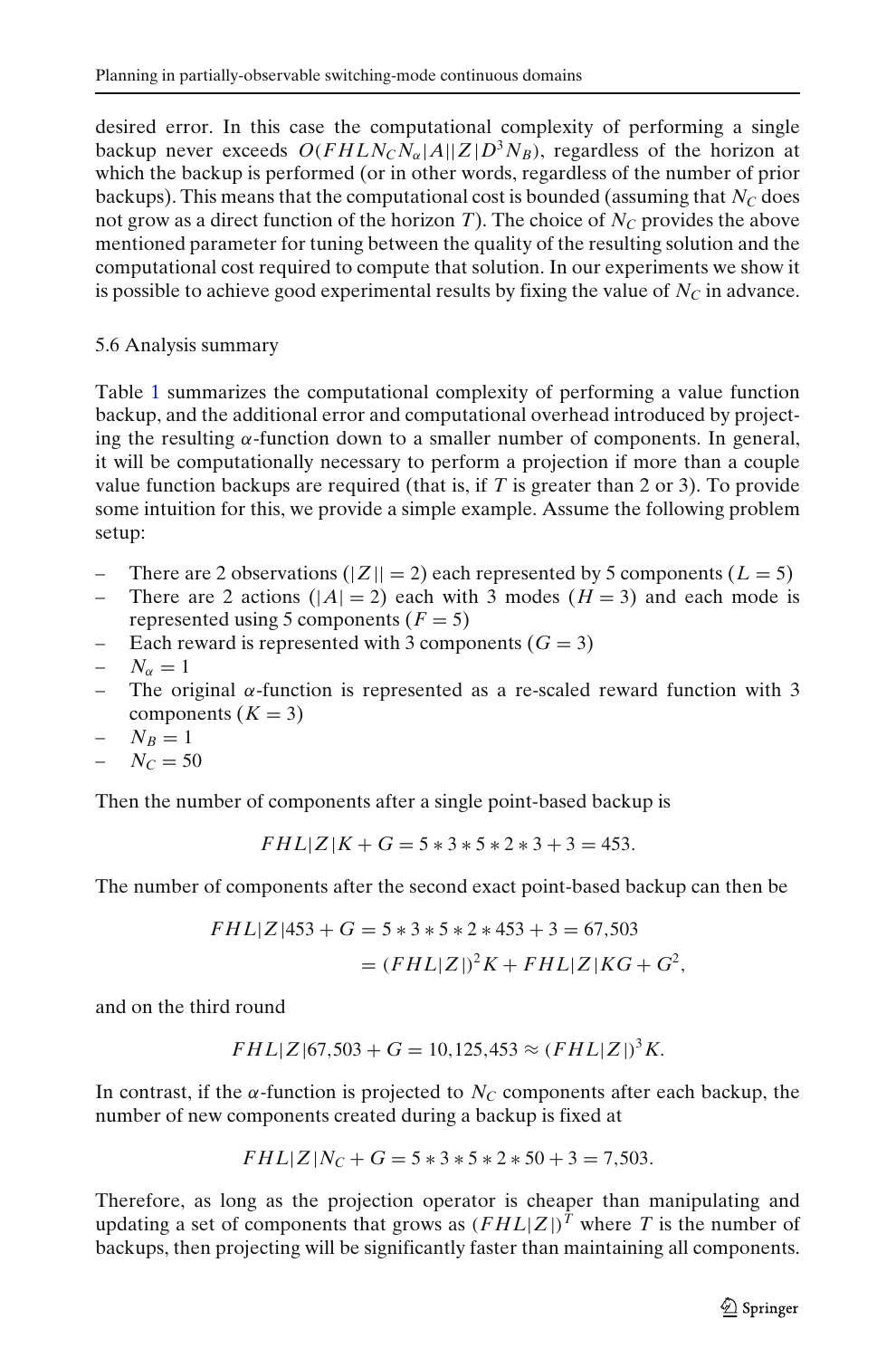<span id="page-25-0"></span>Empirically we found that the max-norm projection method was faster than the L2 norm projection method, and that both gave significantly higher quality results than the highest peaks method. Therefore we used the max-norm projection method in all experiments.

#### **6 Experiments**

The key advantage of SM-POMDP over prior techniques is its ability to handle a broader class of dynamics models. Therefore we examined its performance on three simulated examples that involve switching and/or multi-modal dynamics. The first example is a navigation domain where a robot must locate a hidden power supply. This problem exhibits switching dynamics because the robot's transitions depend on whether it is currently in the free space of the hallway, or near one of the walls. In the second example we consider a faulty robot trying to hop across treacherous terrain to reach a goal destination. This problem exhibits multi-modal dynamics since the robot's attempts to jump only sometimes succeed. In the final example we consider a two-dimensional unmanned aerial vehicle simulation where one agent must avoid another agent.

Except where otherwise noted, we focus on comparing SM-POMDP to a linearmodel parametric continuous-state planner, such as the planner developed by Porta et al. [\[15\]](#page-31-0). This is the most similar planner to SM-POMDP as only the dynamics models are changed, and is therefore an important benchmark.

In all examples SM-POMDP outperformed the comparison linear-model continuous-state planner. α-functions were projected down to at most 50 components using the empirical max norm projection method. Beliefs were restricted to have four components, and were projected down using the KL-divergence technique from Goldberger and Roweis [\[7](#page-31-0)] which is more appropriate for beliefs than value functions since beliefs represent a probability distribution over states.

Porta et al. had previously demonstrated that their planner was faster than a standard discrete-state planner Perseus [\[20\]](#page-31-0) on a simulation problem, demonstrating the benefits of parametric planners that automatically adjust the parameterization of the value function during planning. In the first experiment we confirm that this advantage holds for SM-POMDP which can handle domain dynamics that are poorly approximated by a single linear Gaussian model. In addition we show this advantage when comparing to a state-of-the-art discrete-state planner (HSVI2 [\[18\]](#page-31-0)) which is known to outperform Perseus  $[20]$  $[20]$ . We then focus our experimental efforts on demonstrating the additional flexibility and modeling power of SM-POMDP that allows it to find better plans than linear Gaussian POMDP planners.

#### 6.1 Finding power: variable resolution example

In the first experiment a robot must navigate a long corridor ( $s \in [-21, 21]$ ) to find a power socket which is located at −16.2. The robot can move left or right using small or large steps that transition it 0.1 or 5.0 over from its current location plus Gaussian noise of standard deviation 0.01. If the robot tries to move too close to the left or right wall it will bump into the wall. This causes the dynamics to exhibit switching: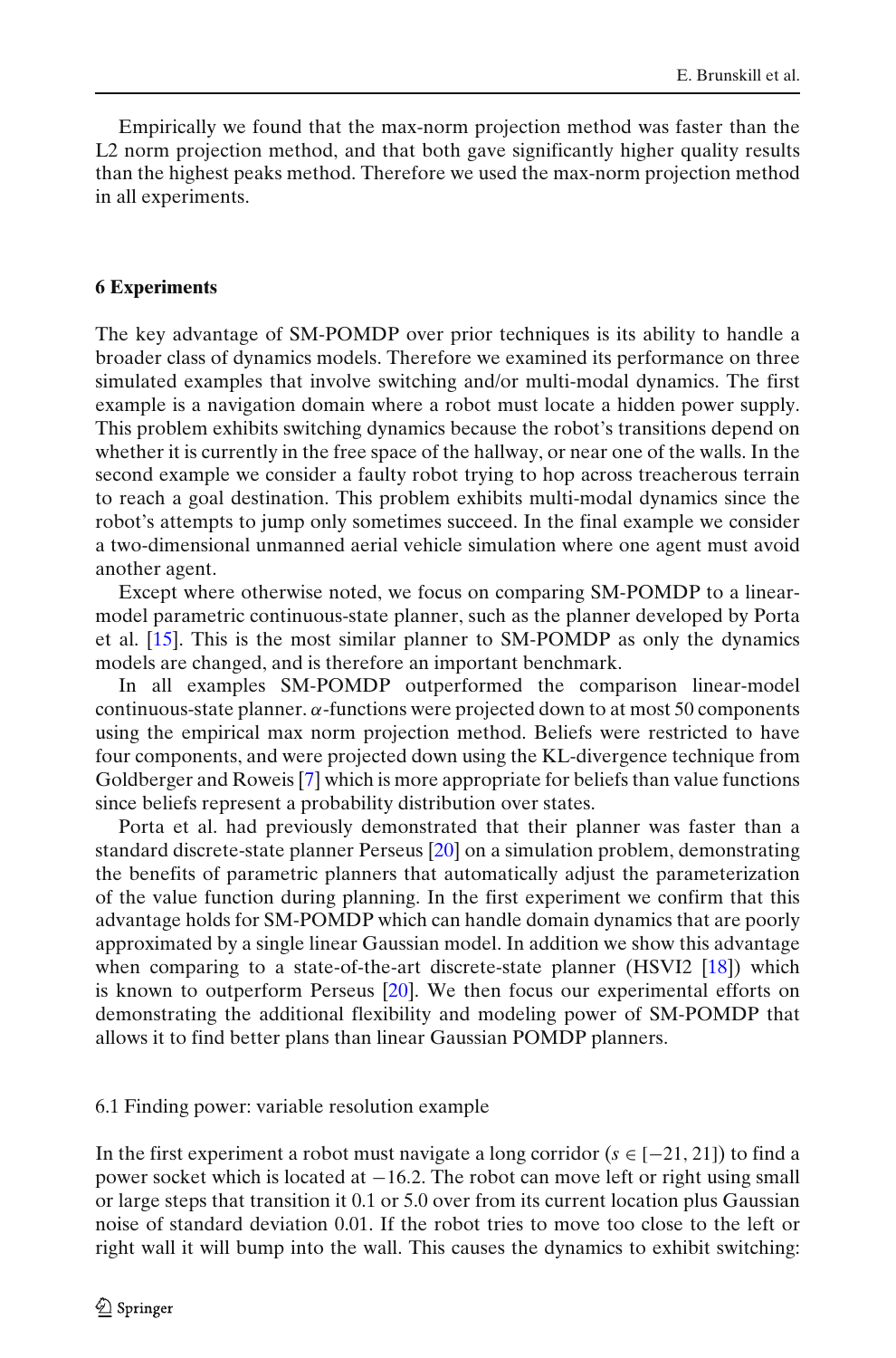if the robot is in the middle of the hallway it will have different dynamics than near the walls. The robot can also try to plug itself in, which leaves the robot at the same location. All movement actions receive a reward of 0.05. If the robot plugs itself in at the right location it receives a reward of 12.6 (modeled by a highly peaked Gaussian); otherwise it receives a lesser reward of 5.8. Therefore it is least preferable to move around, and it is best to plug in at the correct location. The power supply lies beneath the robot sensors so the robot is effectively blind. However, if the robot knows the true world dynamics, it can localize itself by travelling to one end of the hallway, reasoning that it will eventually reach a wall.

In addition to the switching dynamics, this problem is also interesting because the resulting value function is smooth for large parts of the state space, intermixed with small sections that are rapidly changing. Therefore is another demonstration of where continuous-state parametric planners' dynamically adjustable value function representation may have an advantage over discrete-state planners. To illustrate this, we compare to HSVI2 [\[18\]](#page-31-0), a highly optimized, state-of-the-art discrete-state POMDP planner.

We present results for the discrete-state HSVI2 planner, a linear continuousstate planner and SM-POMDP. The two continuous-state planners were run on 100 trajectories. Each trajectory was gathered by starting in a random state  $s \in [-21, 21]$ with a Gaussian approximately uniform belief and acting randomly for episodes of 10 steps. This lead to a total set of 1000 belief states. The robot can always achieve at least the reward associated with only executing *PlugIn*. Therefore we used the *PlugIn* action reward function, scaled to account for infinite actions and discounting (multiplied by  $1/(1 - \gamma)$ ) as the initial lower bound value function.

All algorithms require a stopping threshold. We set our continuous-hybrid approach to do at least 10 rounds, and halt when  $\sum_b V_t(b) - \sum_b V_{t-1}(b) \le 0.001$ . HSVI2 halts when the upper and lower bounds on the value of the initial belief state falls below a certain threshold. The default setting of the HSVI2 stopping threshold is 0.001. We ran experiments using this value and also a higher value of 1.5 which corresponded roughly to a ratio measure we originally used.

The value functions produced by each planner were tested by computing the average reward received over 100 episodes of 50 steps/episode using the policy associated with the  $\alpha$ -functions/vectors in the computed value function. At the start of each episode the robot was placed at a state *s* that was chosen randomly from the uniform distribution spanning [−19, 19]. The robot's belief state is initialized to be a set of 4 high variance Gaussians spanning the state space. The results are displayed in Table 2.

| Models                     | Continuous-state |          | HSVI2: discretized number of states |        |        |        |        |
|----------------------------|------------------|----------|-------------------------------------|--------|--------|--------|--------|
|                            | Linear           | SM-POMDP | 840                                 | 1.050  | 1.155  | 1.260  | 2.100  |
| Time(s) $\epsilon = 0.001$ | 30.6             | 548      | 577                                 | 28.906 | 86,828 | 23,262 | 75,165 |
| Time(s) $\epsilon = 1.5$   | n/a              | n/a      | -                                   | 9.897  | 34.120 | 5.935  | 23.342 |
| Reward                     | 290              | $465*$   | 290                                 | 290    | 290    | 484*   | 484*   |

**Table 2** Power supply experiment results

There was no significant difference between the rewards received by the good policies (marked by a \*)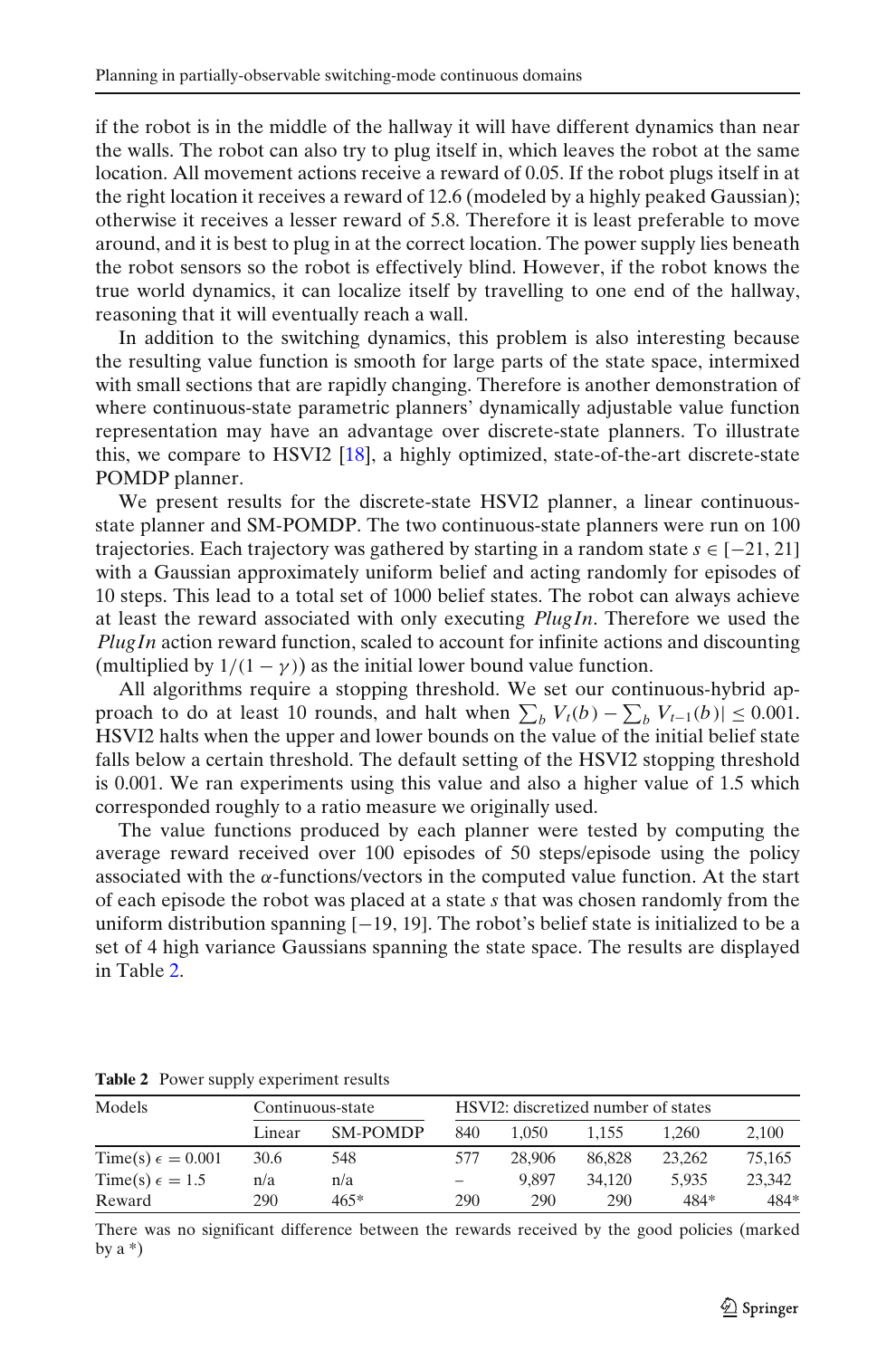Our hybrid model found a good policy that involves taking big and small actions to first localize the belief (at the wall) and then taking three more steps to reach the power socket. The linear model continuous-state POMDP planner runs faster but fails to find a good policy since it cannot model the state-dependent dynamics near the wall edges, and there are no unique observations. Therefore the linear planner thinks localization is hopeless.

The discrete-state solutions do poorly at coarse granularities since the *PlugIn* reward gets washed out by averaging over the width of a too-wide discrete state. At fine state granularities the discrete approach finds a good policy but require more time. Our continuous-state planner finds a solution significantly faster than the coarsest discrete-state planner that can find a good solution. This result shows that Porta et al.'s previous demonstration of the benefits of parametric representations over discrete-state representations [\[15\]](#page-31-0) are also present in domains with more complex dynamics.

#### 6.2 Locomotion over rough terrain: bimodal dynamics

In robotic legged locomotion over rough terrain (such as DARPA's LittleDog project) a robot may need to traverse an uneven rocky surface to reach a goal location (see Fig. 9a). Our example is inspired by this problem. The robot starts on an initial flat surface and must traverse an area with 4 rocks separated by sand to reach a goal location (see Fig. 9b). At each step the robot can attempt to step forward or signal it is done. The robot is faulty and works best on hard surfaces: at each step it may succeed in executing a step or stay in the same place. Figure [10](#page-28-0) displays the multi-modal state-dependent nature of the dynamics. The robot is receives a penalty of −59 for stepping into the sand, and −1.1 for each step on the rocks. A *Signal* action results in a reward of  $\approx$  19.5 if the robot has reached the final location, or −0.1. All rewards are specified using a weighted sum of Gaussians. The observation model provides a noisy estimate of where the robot is (sand, rock 1–4, start or finish).

We tested SM-POMDP and a linear model that averages the bimodal distributions. The models were tested in a manner similar to the prior experiment (except using 100 beliefs). The agent can always perform at least as well as performing the *Signal* action forever so the *Signal* action reward was used as an initial value function,



**Fig. 9** (**a**) Displays a motivating example for this experiment: navigation over a challenging set of poles by a quadruped robot (photo reproduced with permission from Byl and Tedrake [\[4\]](#page-31-0)). (**b**) Shows the particular experimental domain used. A robot must try to reach the other large rock by hopping across the obstacles and then signalling it has reached the end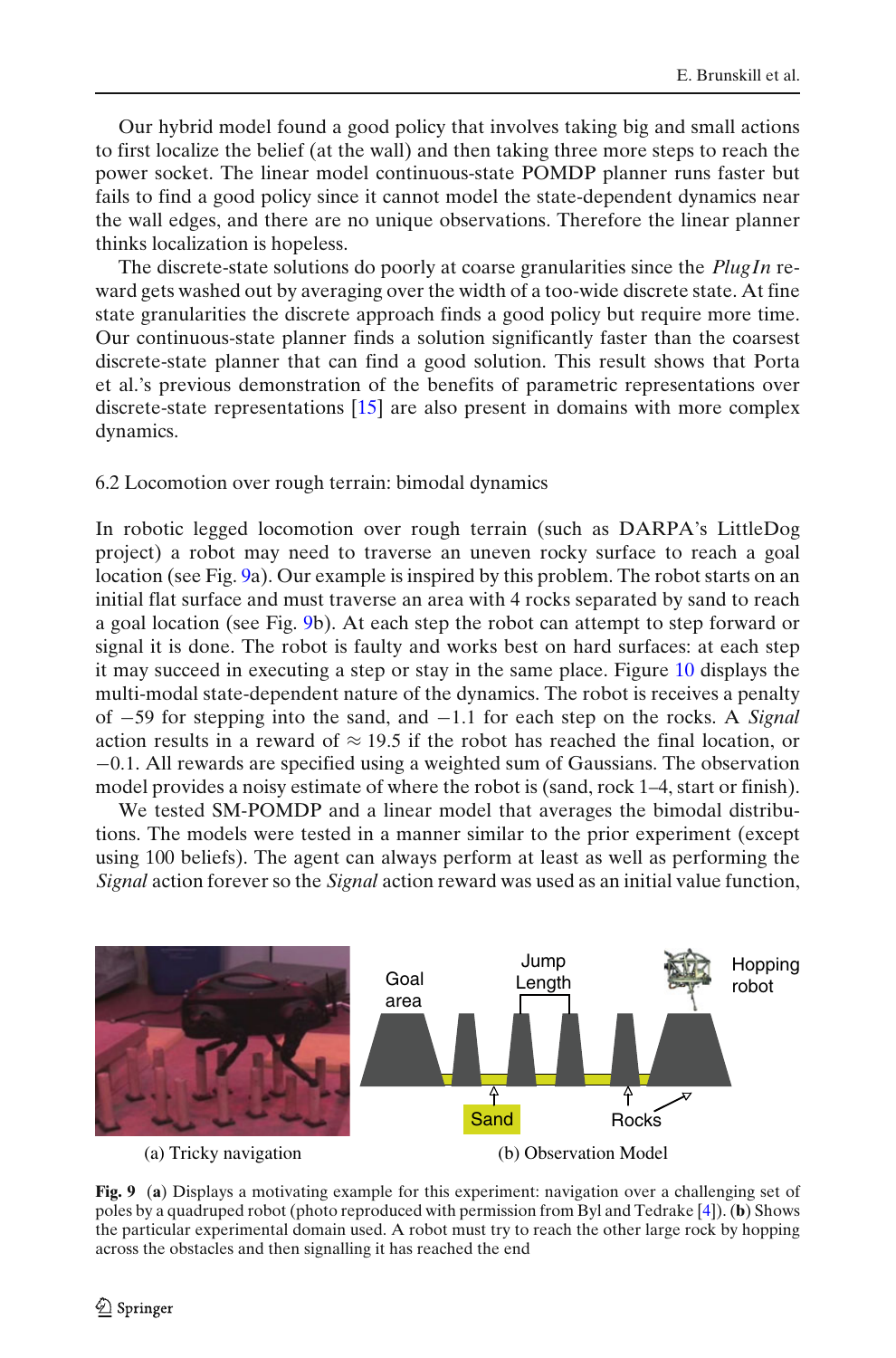<span id="page-28-0"></span>

scaled to account for discounting and performing the action indefinitely. The results are displayed in the following table:

|                 | Average total reward received |
|-----------------|-------------------------------|
| <b>SM-POMDP</b> | 302.8                         |
| Linear model    | $-47$                         |

Since the hybrid model can correctly represent that a step from the initial platform will keep the robot on the platform or move it to the first rock, it can find a good policy of repeatedly trying to step and will eventually reach the goal platform. In contrast, the linear model performs poorly because its dynamics model leads it to believe that stepping from the platform will result in landing in a relatively undesirable and hard to escape sandpit. Instead the linear model policy simply signals immediately.

A belief compression technique that assumes a unimodal belief state, such as Brooks et al. [\[2\]](#page-31-0) approach, cannot perform optimally in this domain. This is because the belief state resulting from an action is inherently bimodal due to the faulty dynamics model, and a unimodal approach must, for example, average, or select one peak of the belief. When we evaluated our SM-POMDP approach with only a single component per belief, the resulting average reward was 255, significantly lower than the average reward of 302.8 received by SM-POMDP.

# 6.3 UAV avoidance

In our final experiment we investigated the performance of SM-POMDP on a twodimensional simulated collision avoidance problem. The challenge is for the agent, an unmanned aerial vehicle, to successfully avoid crashing with an incoming aerial vehicle. The state is represented by the relative *x* and *y* between the two planes (see Fig. [11a](#page-29-0)<sup>7</sup>). The agent has 6 possible actions: it can go slowly forward ( $x = +1$ ,  $y = +1$ ), slowly up and forward ( $x = +1$ ,  $y = +0$ ), slowly down and forward ( $x =$ +1, *y* = −1), fast forward (*x* = +5, *y* = +0), fast forward and up (*x* = +5, *y* = +1), or fast forward and down  $(x = +5, y = -1)$ . The incoming UAV always moves

<sup>&</sup>lt;sup>7</sup>The airplane graphic in this figure is from [http://www.germes-online.com/direct/dbimage/50200967/](http://www.germes-online.com/direct/dbimage/50200967/Radio_Controlled_Airplane.jpg) [Radio\\_Controlled\\_Airplane.jpg.](http://www.germes-online.com/direct/dbimage/50200967/Radio_Controlled_Airplane.jpg)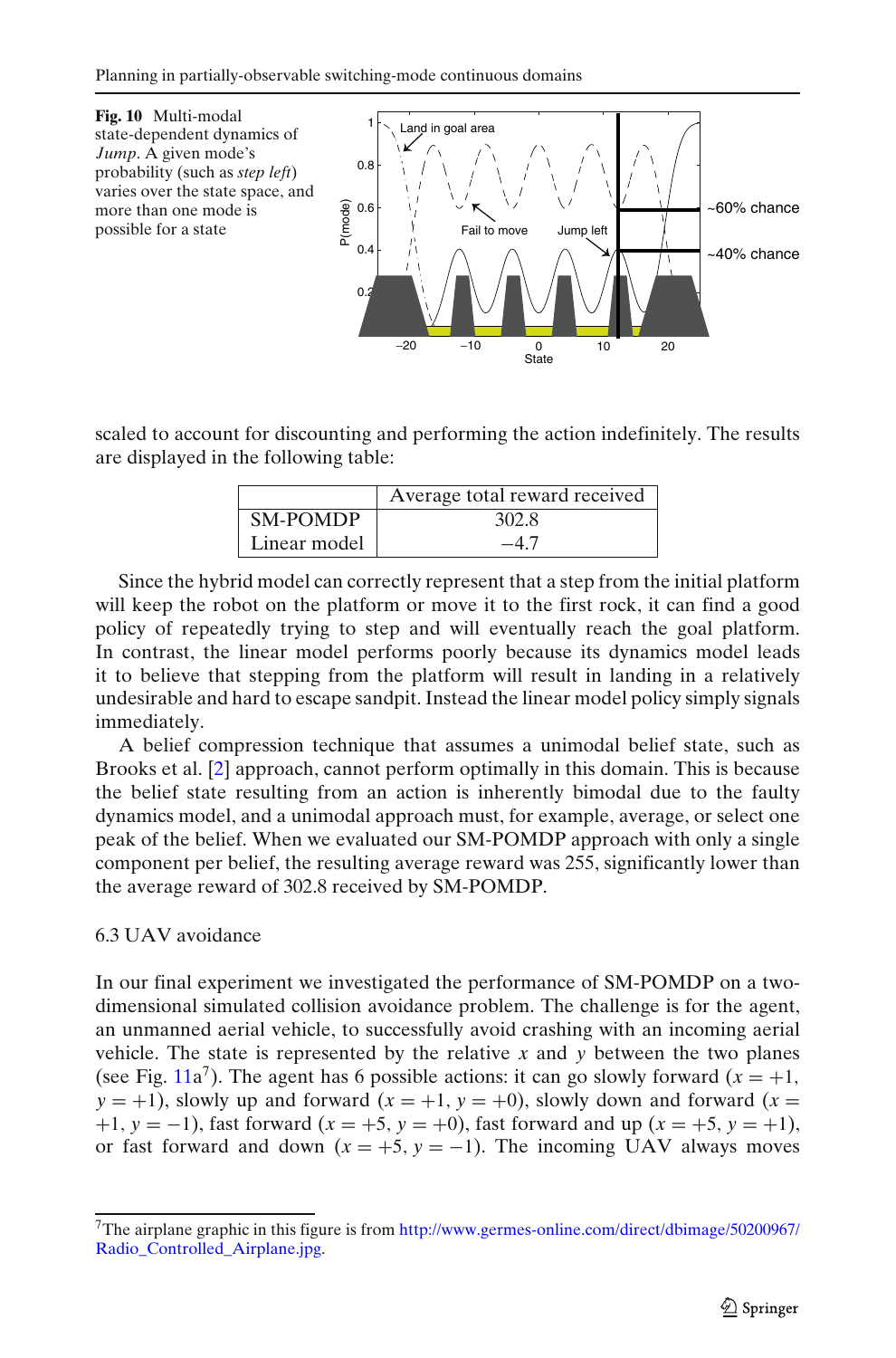<span id="page-29-0"></span>

**Fig. 11** UAV experiment. (**a**) Shows the basic problem setup: an agent must avoid an incoming UAV. (**b**) Shows the observation model. Different colors represent the placement of the centers of the Gaussians associated with different observations. When the agent is close to the incoming UAV they get a fairly high resolution estimate of the relative bearing to the incoming UAV, otherwise the agent receives only coarse observations

forward (from its perspective, so that it comes closer to the agent) but it can also stochastically choose between going straight, up and down. Therefore the dynamics model has three modes which are equally likely and depend on the (unknown) action of the incoming UAV. The agent incurs a small cost (of 3) for each forward action, a slightly larger cost (5) for going up or down and a large cost of 200 for getting within 1 unit of the incoming UAV. However, after the agent has passed the incoming UAV, it is rewarded by having the cost of actions drop to zero. The agent receives one of 11 discrete observations. If the agent is close to the incoming UAV, the agent receives a discretized bearing estimate to the incoming UAV. Otherwise the agent is too far away and receives a broad range estimate that essentially specifies whether the agent is in front or behind the other UAV. As with all the world models, these observation models are represented by a weighted set of Gaussians. The centers of those Gaussians are shown in Fig. 11b.

We compared SM-POMDP to the linear model POMDP planner. Both approaches used 1,000 belief points during planning. The resulting approaches were evaluated on 200 episodes, each of length 30 steps. The agent is always started between  $(-30, -28)$  in the *x* direction, and  $(-4, 4)$  in the *y* direction. The results are displayed in Table 3. This task is fairly easy, but SM-POMDP still outperforms the linear model. SM-POMDP yields a policy with a lower average cost per episode of 47.2, whereas the linear model incurs the greater cost of 50.5. The difference is statistically significant (t-test,  $p < 0.001$ ). This improvement in performance is likely to be due to the fact that SM-POMDP has a better model of the incoming UAV's dynamics: in order to model the UAV as having a single dynamics model, the linear dynamics uses a dynamics model with a higher variance than is really present. This can cause the linear model to think that the incoming UAV could transition to some

| <b>Table 3</b> UAV avoidance average cost results, lower is better |  |
|--------------------------------------------------------------------|--|
|--------------------------------------------------------------------|--|

| Average cost/episode |
|----------------------|
| 47.2                 |
| 50.5                 |
|                      |

SPOMDP outperforms the linear model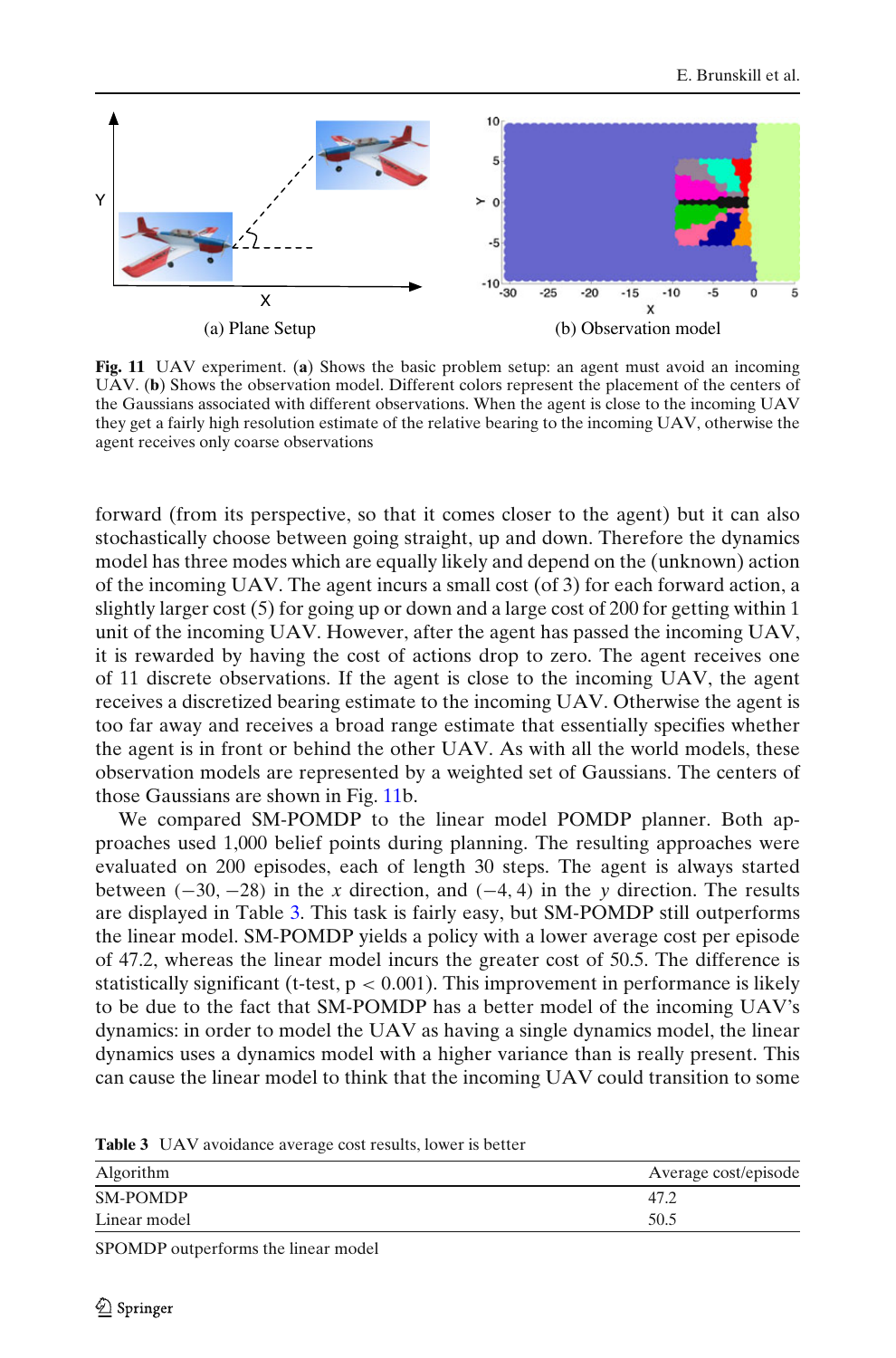<span id="page-30-0"></span>states which the true model cannot reach, and therefore the linear model is overly conservative.

## **7 Conclusion**

In this paper we introduced SM-POMDP, an algorithm for planning in continuousstate domains characterized by switching-state, multi-modal dynamics. The parametric representation of the dynamics model allowed all POMDP planning operators (belief updating and value function backups) to be performed in closed form. SM-POMDP can handle more general dynamics models than the prior work it builds on by Porta et al. [\[15\]](#page-31-0) and the benefit of this was demonstrated in three simulated experiments. We also provided a formal analysis of SM-POMDP, bounding the resulting SM-POMDP value function relative to the optimal value function where possible, and analyzing the computational complexity of the SM-POMDP algorithm variants. SM-POMDP indicates the potential promise of parametric approaches in planning in partially-observable, continuous-state environments with complex dynamics.

**Acknowledgements** Emma Brunskill and Nicholas Roy were supported by the National Science Foundation Division of Information and Intelligent Systems under grant # 0546467. Emma Brunskill also gratefully acknowledges additional support from a Hugh Hampton Young Memorial Fund fellowship.

**Open Access** This article is distributed under the terms of the Creative Commons Attribution Noncommercial License which permits any noncommercial use, distribution, and reproduction in any medium, provided the original author(s) and source are credited.

# **Appendix**

Formula for product of 2 Gaussians, as referenced in Porta et al. [\[15](#page-31-0), p. 15]

$$
\mathcal{N}(s|a, A)\mathcal{N}(s|b, B) = \mathcal{N}(a|b, A+B)\mathcal{N}(s|c, C)
$$
\n(6)

where

$$
C = (A^{-1} + B^{-1})^{-1}
$$

$$
c = C(A^{-1}a + B^{-1}b)
$$

**Lemma 2** (Theorem from Kullback [\[10](#page-31-0)]) Let  $p_1$  and  $p_2$  be two probability density *functions defined over X. Define* 

$$
\Omega = \{x \in \mathcal{X} \mid p_1(x) \ge p_2(x)\}.
$$

*If p<sub>1</sub> and p<sub>2</sub> are both measurable (integrable) over*  $\Omega$ , *then* 

$$
d_{KL}(p_1, p_2) \ge \frac{1}{8} ||p_1 - p_2||_1^2
$$

*where*  $d_{KL}$  *is the Kullback-Leibler divergence.*